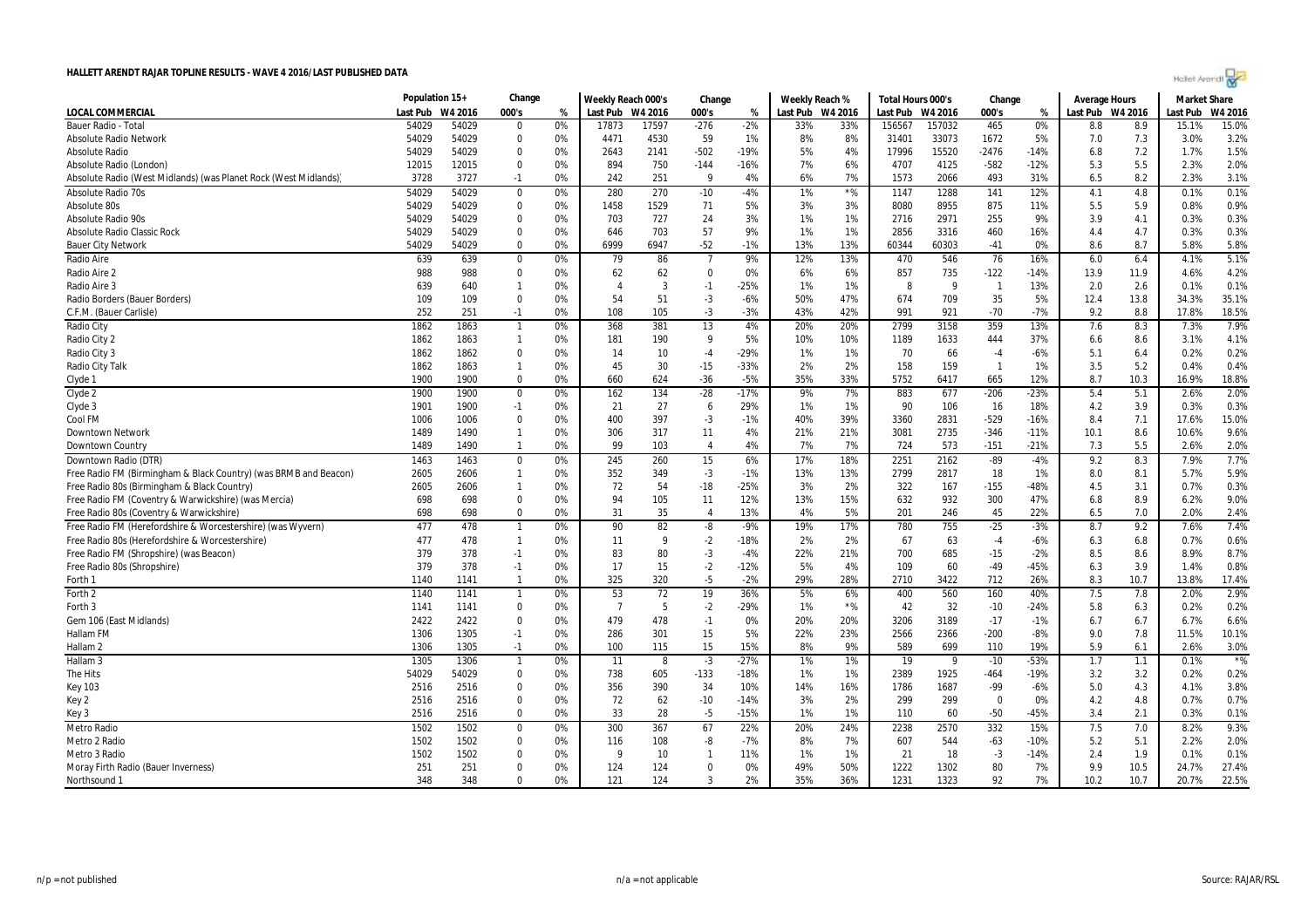| Holet Arendi |  |
|--------------|--|
|--------------|--|

| LOCAL COMMERCIAL<br>Last Pub<br>W4 2016<br>000's<br>Last Pub W4 2016<br>000's<br>Last Pub W4 2016<br>Last Pub W4 2016<br>000's<br>Last Pub W4 2016<br>Last Pub<br>W4 2016<br>%<br>%<br>%<br>Northsound 2<br>348<br>348<br>0%<br>$-5$<br>$-19%$<br>$-63$<br>$-28%$<br>3.8%<br>2.8%<br>21<br>6%<br>225<br>162<br>8.8<br>7.6<br>26<br>7%<br>$\Omega$<br>5.4%<br><b>Rock FM</b><br>1264<br>1264<br>$\Omega$<br>0%<br>193<br>215<br>22<br>11%<br>15%<br>17%<br>1285<br>325<br>34%<br>4.0%<br>960<br>5.0<br>6.0<br>1.0%<br>1124<br>1125<br>0%<br>56<br>61<br>-5<br>9%<br>5%<br>5%<br>198<br>63<br>47%<br>3.3<br>0.6%<br>Rock FM 2<br>$\mathbf{1}$<br>135<br>2.4<br>0.2%<br>$\mathbf 0$<br>1%<br>1%<br>37<br>3<br>9%<br>4.3<br>Rock FM 3<br>1264<br>1264<br>0%<br>9<br>q<br>$\mathbf 0$<br>0%<br>34<br>3.8<br>0.1%<br>394<br>133<br>$\overline{2}$<br>2%<br>17<br>9.4<br>9.4<br>20.0%<br>Tay FM<br>394<br>$\Omega$<br>0%<br>135<br>34%<br>34%<br>1249<br>1266<br>1%<br>20.2%<br>394<br>Tay 2<br>38<br>39<br>479<br>428<br>$-51$<br>12.5<br>7.8%<br>6.8%<br>394<br>3%<br>10%<br>10%<br>$-11%$<br>11.0<br>0<br>0%<br>$\mathbf{1}$<br>$*$ %<br>394<br>394<br>$\overline{2}$<br>$\mathbf 0$<br>$*$ %<br>$*$ %<br>Tay 3<br>$\Omega$<br>0%<br>$\overline{2}$<br>0%<br>1%<br>$\overline{1}$<br>$\Omega$<br>0.5<br>0.7<br>$\overline{1}$<br>0%<br>945<br>5.4%<br><b>TFM Radio</b><br>821<br>821<br>$\Omega$<br>0%<br>146<br>144<br>$-2$<br>$-1%$<br>18%<br>18%<br>958<br>$-13$<br>$-1%$<br>6.5<br>6.1%<br>6.6<br>459<br>2.6%<br>TFM <sub>2</sub><br>821<br>821<br>74<br>63<br>9%<br>727<br>$-268$<br>$-37%$<br>9.8<br>7.3<br>$\Omega$<br>0%<br>$-11$<br>$-15%$<br>8%<br>4.6%<br>$*$ %<br>$*$ %<br>TFM <sub>3</sub><br>820<br>821<br>0%<br>8<br>-5<br>$-3$<br>$-38%$<br>1%<br>1%<br>$\overline{7}$<br>3<br>$-57%$<br>0.9<br>0.7<br>$\mathbf{1}$<br>$-4$<br>6.0%<br>Viking FM<br>912<br>912<br>218<br>197<br>$-21$<br>$-10%$<br>22%<br>1188<br>$-261$<br>$-18%$<br>6.0<br>7.5%<br>0%<br>24%<br>1449<br>6.6<br>$\mathbf 0$<br>912<br>912<br>$\mathbf 0$<br>0%<br>7%<br>436<br>$-361$<br>9.0<br>2.2%<br>Viking 2<br>60<br>48<br>$-12$<br>$-20%$<br>5%<br>797<br>-45%<br>13.2<br>4.1%<br>$*$ %<br>912<br>912<br>$\mathbf 0$<br>0%<br>$\mathbf 0$<br>0%<br>1%<br>1%<br>13<br>9<br>$-31%$<br>2.4<br>1.5<br>0.1%<br>Viking 3<br>6<br>6<br>$-4$<br>423<br>19<br>5331<br>12.1<br>13.7%<br>1827<br>1828<br>0%<br>442<br>4%<br>23%<br>24%<br>5483<br>$-152$<br>$-3%$<br>13.0<br>13.6%<br>Wave 105 FM (Bauer South Coast)<br>$\mathbf{1}$<br>396<br>395<br>192<br>$-5$<br>$-3%$<br>48%<br>47%<br>171<br>10.5<br>24.0%<br>West Sound (Bauer Southwest Scotland)<br>$-1$<br>0%<br>187<br>1789<br>1960<br>10%<br>9.3<br>22.4%<br>0.2%<br>54029<br>54029<br>841<br>720<br>$-121$<br>2%<br>1%<br>3203<br>2347<br>$-856$<br>$-27%$<br>3.8<br>3.3<br>0.3%<br>Heat<br>$\mathbf 0$<br>0%<br>$-14%$<br>0.3%<br>54029<br>54029<br>0%<br>769<br>739<br>$-30$<br>$-4%$<br>1%<br>1%<br>3186<br>2745<br>$-441$<br>$-14%$<br>3.7<br>$\mathbf 0$<br>4.1<br>0.3%<br>Kerrang!<br>3.0%<br>54029<br>5425<br>5237<br>31381<br>54029<br>$\mathbf 0$<br>0%<br>$-188$<br>-3%<br>10%<br>10%<br>31193<br>188<br>1%<br>5.8<br>6.0<br>3.0%<br><b>Kiss Network</b><br>4373<br>22686<br>2.2%<br>54029<br>54029<br>$\mathbf 0$<br>0%<br>4326<br>47<br>1%<br>8%<br>8%<br>21123<br>1563<br>7%<br>4.9<br>5.2<br>2.0%<br>Kiss<br>0%<br>$-1%$<br>21%<br>21%<br>2856<br>122<br>4%<br>5.9%<br>6.1%<br>2137<br>2136<br>$-1$<br>448<br>444<br>$-4$<br>2734<br>6.1<br>6.4<br>Kiss (East)<br>4.5%<br>Kiss (London)<br>12015<br>12015<br>$\mathbf 0$<br>0%<br>1818<br>1860<br>42<br>2%<br>15%<br>15%<br>9177<br>9398<br>221<br>2%<br>5.0<br>5.1<br>4.4%<br>$-8%$<br>2355<br>4.5%<br>Kiss (West)<br>2450<br>2450<br>$\Omega$<br>0%<br>459<br>423<br>$-36$<br>19%<br>17%<br>2194<br>161<br>7%<br>4.8<br>5.6<br>4.4%<br>0.2%<br>54029<br>54029<br>$\mathbf 0$<br>0%<br>492<br>$-119$<br>$-19%$<br>1%<br>1%<br>1899<br>1790<br>$-109$<br>3.1<br>3.6<br>0.2%<br><b>Kiss Fresh</b><br>611<br>$-6%$<br>3%<br>$-2506$<br>0.6%<br>54029<br>54029<br>$\mathbf 0$<br>0%<br>1402<br>$-209$<br>$-13%$<br>3%<br>8920<br>6414<br>$-28%$<br>5.5<br>4.6<br>0.9%<br>1611<br>Kisstory<br>1.9%<br>54029<br>0%<br>7%<br>7%<br>19193<br>19384<br>5.2<br>5.3<br>Magic Network<br>54029<br>$\mathbf 0$<br>3684<br>3648<br>$-36$<br>$-1%$<br>n/a<br>n/a<br>1.8%<br>3200<br>5.5<br>1.5%<br>1.7%<br>Magic<br>54029<br>54029<br>0%<br>3391<br>$-191$<br>$-6%$<br>6%<br>6%<br>15798<br>17614<br>1816<br>11%<br>4.7<br>$\mathbf 0$<br>4.7%<br>9788<br>1272<br>5.7<br>12015<br>12015<br>$\mathbf 0$<br>0%<br>1804<br>1723<br>-81<br>-4%<br>15%<br>14%<br>8516<br>15%<br>4.7<br>4.1%<br>Magic (London<br>$*$ %<br>$*$ %<br>0.1%<br>54029<br>0%<br>235<br>$-5$<br>906<br>40<br>Magic Chilled<br>54029<br>$\Omega$<br>240<br>$-2%$<br>866<br>5%<br>3.6<br>3.9<br>0.1%<br>0.2%<br>54029<br>54029<br>$\Omega$<br>0%<br>424<br>22<br>5%<br>1%<br>1%<br>1853<br>200<br>12%<br>4.2<br>0.2%<br><b>Mellow Magic</b><br>446<br>1653<br>3.9<br>0.8%<br>54029<br>54029<br>$\mathbf 0$<br>0%<br>1060<br>958<br>$-102$<br>$-10%$<br>2%<br>2%<br>7967<br>7880<br>$-87$<br>7.5<br>8.2<br>0.8%<br><b>Planet Rock</b><br>$-1%$<br>22740<br>43%<br>42%<br>-3898<br>$-2%$<br>9.0<br>19.6%<br>Total Global Radio (UK)<br>54029<br>54029<br>$\Omega$<br>0%<br>23014<br>$-274$<br>$-1%$<br>208062<br>204164<br>9.0<br>20.0%<br>$*$ %<br>0.1%<br>95<br>$*$ %<br>588<br>$-113$<br>The Arrow<br>54029<br>54029<br>$\mathbf 0$<br>0%<br>76<br>19<br>25%<br>701<br>$-16%$<br>9.3<br>6.2<br>0.1%<br>8473<br>5.7<br>4.6%<br>54029<br>54029<br>$\mathbf 0$<br>0%<br>$-267$<br>$-3%$<br>16%<br>48312<br>$-1744$<br>$-3%$<br>5.7<br>Capital Brand (UK)<br>8740<br>16%<br>50056<br>4.8%<br>54029<br>54029<br>7791<br>$-3%$<br>15%<br>14%<br>43775<br>42627<br>$-1148$<br>5.5<br>4.2%<br>4.1%<br>Capital Network (UK)<br>$\mathbf 0$<br>0%<br>8055<br>$-264$<br>$-3%$<br>5.4<br>5.8<br>7.0%<br>Capital Birmingham<br>2237<br>2236<br>$-1$<br>0%<br>499<br>483<br>$-3%$<br>22%<br>22%<br>2588<br>2792<br>204<br>8%<br>5.2<br>6.4%<br>$-16$<br>6.4%<br>2281<br>2284<br>$\mathbf{3}$<br>536<br>24%<br>23%<br>3767<br>2933<br>$-834$<br>$-22%$<br>7.0<br>5.5<br>8.3%<br><b>Capital East Midlands</b><br>0%<br>540<br>$-4$<br>$-1%$<br>532<br>$\overline{2}$<br>777<br>7.2%<br>534<br>12<br>20%<br>22%<br>717<br>60<br>8%<br>Capital East Midlands - Derbyshire<br>0%<br>106<br>118<br>11%<br>6.8<br>6.6<br>6.9%<br>778<br>21%<br>890<br>9.5%<br>6.0%<br>Capital East Midlands - Leicestershire<br>777<br>$-1$<br>0%<br>172<br>164<br>-8<br>$-5%$<br>22%<br>1301<br>$-411$<br>$-32%$<br>5.4<br>7.6 |
|----------------------------------------------------------------------------------------------------------------------------------------------------------------------------------------------------------------------------------------------------------------------------------------------------------------------------------------------------------------------------------------------------------------------------------------------------------------------------------------------------------------------------------------------------------------------------------------------------------------------------------------------------------------------------------------------------------------------------------------------------------------------------------------------------------------------------------------------------------------------------------------------------------------------------------------------------------------------------------------------------------------------------------------------------------------------------------------------------------------------------------------------------------------------------------------------------------------------------------------------------------------------------------------------------------------------------------------------------------------------------------------------------------------------------------------------------------------------------------------------------------------------------------------------------------------------------------------------------------------------------------------------------------------------------------------------------------------------------------------------------------------------------------------------------------------------------------------------------------------------------------------------------------------------------------------------------------------------------------------------------------------------------------------------------------------------------------------------------------------------------------------------------------------------------------------------------------------------------------------------------------------------------------------------------------------------------------------------------------------------------------------------------------------------------------------------------------------------------------------------------------------------------------------------------------------------------------------------------------------------------------------------------------------------------------------------------------------------------------------------------------------------------------------------------------------------------------------------------------------------------------------------------------------------------------------------------------------------------------------------------------------------------------------------------------------------------------------------------------------------------------------------------------------------------------------------------------------------------------------------------------------------------------------------------------------------------------------------------------------------------------------------------------------------------------------------------------------------------------------------------------------------------------------------------------------------------------------------------------------------------------------------------------------------------------------------------------------------------------------------------------------------------------------------------------------------------------------------------------------------------------------------------------------------------------------------------------------------------------------------------------------------------------------------------------------------------------------------------------------------------------------------------------------------------------------------------------------------------------------------------------------------------------------------------------------------------------------------------------------------------------------------------------------------------------------------------------------------------------------------------------------------------------------------------------------------------------------------------------------------------------------------------------------------------------------------------------------------------------------------------------------------------------------------------------------------------------------------------------------------------------------------------------------------------------------------------------------------------------------------------------------------------------------------------------------------------------------------------------------------------------------------------------------------------------------------------------------------------------------------------------------------------------------------------------------------------------------------------------------------------------------------------------------------------------------------------------------------------------------------------------------------------------------------------------------------------------------------------------------------------------------------------------------------------------------------------------------------------------------------------------------------------------------------------------------------------------------------------------------------------------------------------------------------------------------------------------------------------------------------------------------------------------------------------------------------------------------------------------------------------------------------------------------------------------------------------------------------------------------------------------------------------------------------------------------------------------------------------------------------------------------------------------------------------------------------------------------------------------------------------------------------------------------------------------------------------------------------------------------------------------------------------|
|                                                                                                                                                                                                                                                                                                                                                                                                                                                                                                                                                                                                                                                                                                                                                                                                                                                                                                                                                                                                                                                                                                                                                                                                                                                                                                                                                                                                                                                                                                                                                                                                                                                                                                                                                                                                                                                                                                                                                                                                                                                                                                                                                                                                                                                                                                                                                                                                                                                                                                                                                                                                                                                                                                                                                                                                                                                                                                                                                                                                                                                                                                                                                                                                                                                                                                                                                                                                                                                                                                                                                                                                                                                                                                                                                                                                                                                                                                                                                                                                                                                                                                                                                                                                                                                                                                                                                                                                                                                                                                                                                                                                                                                                                                                                                                                                                                                                                                                                                                                                                                                                                                                                                                                                                                                                                                                                                                                                                                                                                                                                                                                                                                                                                                                                                                                                                                                                                                                                                                                                                                                                                                                                                                                                                                                                                                                                                                                                                                                                                                                                                                                                                                                    |
|                                                                                                                                                                                                                                                                                                                                                                                                                                                                                                                                                                                                                                                                                                                                                                                                                                                                                                                                                                                                                                                                                                                                                                                                                                                                                                                                                                                                                                                                                                                                                                                                                                                                                                                                                                                                                                                                                                                                                                                                                                                                                                                                                                                                                                                                                                                                                                                                                                                                                                                                                                                                                                                                                                                                                                                                                                                                                                                                                                                                                                                                                                                                                                                                                                                                                                                                                                                                                                                                                                                                                                                                                                                                                                                                                                                                                                                                                                                                                                                                                                                                                                                                                                                                                                                                                                                                                                                                                                                                                                                                                                                                                                                                                                                                                                                                                                                                                                                                                                                                                                                                                                                                                                                                                                                                                                                                                                                                                                                                                                                                                                                                                                                                                                                                                                                                                                                                                                                                                                                                                                                                                                                                                                                                                                                                                                                                                                                                                                                                                                                                                                                                                                                    |
|                                                                                                                                                                                                                                                                                                                                                                                                                                                                                                                                                                                                                                                                                                                                                                                                                                                                                                                                                                                                                                                                                                                                                                                                                                                                                                                                                                                                                                                                                                                                                                                                                                                                                                                                                                                                                                                                                                                                                                                                                                                                                                                                                                                                                                                                                                                                                                                                                                                                                                                                                                                                                                                                                                                                                                                                                                                                                                                                                                                                                                                                                                                                                                                                                                                                                                                                                                                                                                                                                                                                                                                                                                                                                                                                                                                                                                                                                                                                                                                                                                                                                                                                                                                                                                                                                                                                                                                                                                                                                                                                                                                                                                                                                                                                                                                                                                                                                                                                                                                                                                                                                                                                                                                                                                                                                                                                                                                                                                                                                                                                                                                                                                                                                                                                                                                                                                                                                                                                                                                                                                                                                                                                                                                                                                                                                                                                                                                                                                                                                                                                                                                                                                                    |
|                                                                                                                                                                                                                                                                                                                                                                                                                                                                                                                                                                                                                                                                                                                                                                                                                                                                                                                                                                                                                                                                                                                                                                                                                                                                                                                                                                                                                                                                                                                                                                                                                                                                                                                                                                                                                                                                                                                                                                                                                                                                                                                                                                                                                                                                                                                                                                                                                                                                                                                                                                                                                                                                                                                                                                                                                                                                                                                                                                                                                                                                                                                                                                                                                                                                                                                                                                                                                                                                                                                                                                                                                                                                                                                                                                                                                                                                                                                                                                                                                                                                                                                                                                                                                                                                                                                                                                                                                                                                                                                                                                                                                                                                                                                                                                                                                                                                                                                                                                                                                                                                                                                                                                                                                                                                                                                                                                                                                                                                                                                                                                                                                                                                                                                                                                                                                                                                                                                                                                                                                                                                                                                                                                                                                                                                                                                                                                                                                                                                                                                                                                                                                                                    |
|                                                                                                                                                                                                                                                                                                                                                                                                                                                                                                                                                                                                                                                                                                                                                                                                                                                                                                                                                                                                                                                                                                                                                                                                                                                                                                                                                                                                                                                                                                                                                                                                                                                                                                                                                                                                                                                                                                                                                                                                                                                                                                                                                                                                                                                                                                                                                                                                                                                                                                                                                                                                                                                                                                                                                                                                                                                                                                                                                                                                                                                                                                                                                                                                                                                                                                                                                                                                                                                                                                                                                                                                                                                                                                                                                                                                                                                                                                                                                                                                                                                                                                                                                                                                                                                                                                                                                                                                                                                                                                                                                                                                                                                                                                                                                                                                                                                                                                                                                                                                                                                                                                                                                                                                                                                                                                                                                                                                                                                                                                                                                                                                                                                                                                                                                                                                                                                                                                                                                                                                                                                                                                                                                                                                                                                                                                                                                                                                                                                                                                                                                                                                                                                    |
|                                                                                                                                                                                                                                                                                                                                                                                                                                                                                                                                                                                                                                                                                                                                                                                                                                                                                                                                                                                                                                                                                                                                                                                                                                                                                                                                                                                                                                                                                                                                                                                                                                                                                                                                                                                                                                                                                                                                                                                                                                                                                                                                                                                                                                                                                                                                                                                                                                                                                                                                                                                                                                                                                                                                                                                                                                                                                                                                                                                                                                                                                                                                                                                                                                                                                                                                                                                                                                                                                                                                                                                                                                                                                                                                                                                                                                                                                                                                                                                                                                                                                                                                                                                                                                                                                                                                                                                                                                                                                                                                                                                                                                                                                                                                                                                                                                                                                                                                                                                                                                                                                                                                                                                                                                                                                                                                                                                                                                                                                                                                                                                                                                                                                                                                                                                                                                                                                                                                                                                                                                                                                                                                                                                                                                                                                                                                                                                                                                                                                                                                                                                                                                                    |
|                                                                                                                                                                                                                                                                                                                                                                                                                                                                                                                                                                                                                                                                                                                                                                                                                                                                                                                                                                                                                                                                                                                                                                                                                                                                                                                                                                                                                                                                                                                                                                                                                                                                                                                                                                                                                                                                                                                                                                                                                                                                                                                                                                                                                                                                                                                                                                                                                                                                                                                                                                                                                                                                                                                                                                                                                                                                                                                                                                                                                                                                                                                                                                                                                                                                                                                                                                                                                                                                                                                                                                                                                                                                                                                                                                                                                                                                                                                                                                                                                                                                                                                                                                                                                                                                                                                                                                                                                                                                                                                                                                                                                                                                                                                                                                                                                                                                                                                                                                                                                                                                                                                                                                                                                                                                                                                                                                                                                                                                                                                                                                                                                                                                                                                                                                                                                                                                                                                                                                                                                                                                                                                                                                                                                                                                                                                                                                                                                                                                                                                                                                                                                                                    |
|                                                                                                                                                                                                                                                                                                                                                                                                                                                                                                                                                                                                                                                                                                                                                                                                                                                                                                                                                                                                                                                                                                                                                                                                                                                                                                                                                                                                                                                                                                                                                                                                                                                                                                                                                                                                                                                                                                                                                                                                                                                                                                                                                                                                                                                                                                                                                                                                                                                                                                                                                                                                                                                                                                                                                                                                                                                                                                                                                                                                                                                                                                                                                                                                                                                                                                                                                                                                                                                                                                                                                                                                                                                                                                                                                                                                                                                                                                                                                                                                                                                                                                                                                                                                                                                                                                                                                                                                                                                                                                                                                                                                                                                                                                                                                                                                                                                                                                                                                                                                                                                                                                                                                                                                                                                                                                                                                                                                                                                                                                                                                                                                                                                                                                                                                                                                                                                                                                                                                                                                                                                                                                                                                                                                                                                                                                                                                                                                                                                                                                                                                                                                                                                    |
|                                                                                                                                                                                                                                                                                                                                                                                                                                                                                                                                                                                                                                                                                                                                                                                                                                                                                                                                                                                                                                                                                                                                                                                                                                                                                                                                                                                                                                                                                                                                                                                                                                                                                                                                                                                                                                                                                                                                                                                                                                                                                                                                                                                                                                                                                                                                                                                                                                                                                                                                                                                                                                                                                                                                                                                                                                                                                                                                                                                                                                                                                                                                                                                                                                                                                                                                                                                                                                                                                                                                                                                                                                                                                                                                                                                                                                                                                                                                                                                                                                                                                                                                                                                                                                                                                                                                                                                                                                                                                                                                                                                                                                                                                                                                                                                                                                                                                                                                                                                                                                                                                                                                                                                                                                                                                                                                                                                                                                                                                                                                                                                                                                                                                                                                                                                                                                                                                                                                                                                                                                                                                                                                                                                                                                                                                                                                                                                                                                                                                                                                                                                                                                                    |
|                                                                                                                                                                                                                                                                                                                                                                                                                                                                                                                                                                                                                                                                                                                                                                                                                                                                                                                                                                                                                                                                                                                                                                                                                                                                                                                                                                                                                                                                                                                                                                                                                                                                                                                                                                                                                                                                                                                                                                                                                                                                                                                                                                                                                                                                                                                                                                                                                                                                                                                                                                                                                                                                                                                                                                                                                                                                                                                                                                                                                                                                                                                                                                                                                                                                                                                                                                                                                                                                                                                                                                                                                                                                                                                                                                                                                                                                                                                                                                                                                                                                                                                                                                                                                                                                                                                                                                                                                                                                                                                                                                                                                                                                                                                                                                                                                                                                                                                                                                                                                                                                                                                                                                                                                                                                                                                                                                                                                                                                                                                                                                                                                                                                                                                                                                                                                                                                                                                                                                                                                                                                                                                                                                                                                                                                                                                                                                                                                                                                                                                                                                                                                                                    |
|                                                                                                                                                                                                                                                                                                                                                                                                                                                                                                                                                                                                                                                                                                                                                                                                                                                                                                                                                                                                                                                                                                                                                                                                                                                                                                                                                                                                                                                                                                                                                                                                                                                                                                                                                                                                                                                                                                                                                                                                                                                                                                                                                                                                                                                                                                                                                                                                                                                                                                                                                                                                                                                                                                                                                                                                                                                                                                                                                                                                                                                                                                                                                                                                                                                                                                                                                                                                                                                                                                                                                                                                                                                                                                                                                                                                                                                                                                                                                                                                                                                                                                                                                                                                                                                                                                                                                                                                                                                                                                                                                                                                                                                                                                                                                                                                                                                                                                                                                                                                                                                                                                                                                                                                                                                                                                                                                                                                                                                                                                                                                                                                                                                                                                                                                                                                                                                                                                                                                                                                                                                                                                                                                                                                                                                                                                                                                                                                                                                                                                                                                                                                                                                    |
|                                                                                                                                                                                                                                                                                                                                                                                                                                                                                                                                                                                                                                                                                                                                                                                                                                                                                                                                                                                                                                                                                                                                                                                                                                                                                                                                                                                                                                                                                                                                                                                                                                                                                                                                                                                                                                                                                                                                                                                                                                                                                                                                                                                                                                                                                                                                                                                                                                                                                                                                                                                                                                                                                                                                                                                                                                                                                                                                                                                                                                                                                                                                                                                                                                                                                                                                                                                                                                                                                                                                                                                                                                                                                                                                                                                                                                                                                                                                                                                                                                                                                                                                                                                                                                                                                                                                                                                                                                                                                                                                                                                                                                                                                                                                                                                                                                                                                                                                                                                                                                                                                                                                                                                                                                                                                                                                                                                                                                                                                                                                                                                                                                                                                                                                                                                                                                                                                                                                                                                                                                                                                                                                                                                                                                                                                                                                                                                                                                                                                                                                                                                                                                                    |
|                                                                                                                                                                                                                                                                                                                                                                                                                                                                                                                                                                                                                                                                                                                                                                                                                                                                                                                                                                                                                                                                                                                                                                                                                                                                                                                                                                                                                                                                                                                                                                                                                                                                                                                                                                                                                                                                                                                                                                                                                                                                                                                                                                                                                                                                                                                                                                                                                                                                                                                                                                                                                                                                                                                                                                                                                                                                                                                                                                                                                                                                                                                                                                                                                                                                                                                                                                                                                                                                                                                                                                                                                                                                                                                                                                                                                                                                                                                                                                                                                                                                                                                                                                                                                                                                                                                                                                                                                                                                                                                                                                                                                                                                                                                                                                                                                                                                                                                                                                                                                                                                                                                                                                                                                                                                                                                                                                                                                                                                                                                                                                                                                                                                                                                                                                                                                                                                                                                                                                                                                                                                                                                                                                                                                                                                                                                                                                                                                                                                                                                                                                                                                                                    |
|                                                                                                                                                                                                                                                                                                                                                                                                                                                                                                                                                                                                                                                                                                                                                                                                                                                                                                                                                                                                                                                                                                                                                                                                                                                                                                                                                                                                                                                                                                                                                                                                                                                                                                                                                                                                                                                                                                                                                                                                                                                                                                                                                                                                                                                                                                                                                                                                                                                                                                                                                                                                                                                                                                                                                                                                                                                                                                                                                                                                                                                                                                                                                                                                                                                                                                                                                                                                                                                                                                                                                                                                                                                                                                                                                                                                                                                                                                                                                                                                                                                                                                                                                                                                                                                                                                                                                                                                                                                                                                                                                                                                                                                                                                                                                                                                                                                                                                                                                                                                                                                                                                                                                                                                                                                                                                                                                                                                                                                                                                                                                                                                                                                                                                                                                                                                                                                                                                                                                                                                                                                                                                                                                                                                                                                                                                                                                                                                                                                                                                                                                                                                                                                    |
|                                                                                                                                                                                                                                                                                                                                                                                                                                                                                                                                                                                                                                                                                                                                                                                                                                                                                                                                                                                                                                                                                                                                                                                                                                                                                                                                                                                                                                                                                                                                                                                                                                                                                                                                                                                                                                                                                                                                                                                                                                                                                                                                                                                                                                                                                                                                                                                                                                                                                                                                                                                                                                                                                                                                                                                                                                                                                                                                                                                                                                                                                                                                                                                                                                                                                                                                                                                                                                                                                                                                                                                                                                                                                                                                                                                                                                                                                                                                                                                                                                                                                                                                                                                                                                                                                                                                                                                                                                                                                                                                                                                                                                                                                                                                                                                                                                                                                                                                                                                                                                                                                                                                                                                                                                                                                                                                                                                                                                                                                                                                                                                                                                                                                                                                                                                                                                                                                                                                                                                                                                                                                                                                                                                                                                                                                                                                                                                                                                                                                                                                                                                                                                                    |
|                                                                                                                                                                                                                                                                                                                                                                                                                                                                                                                                                                                                                                                                                                                                                                                                                                                                                                                                                                                                                                                                                                                                                                                                                                                                                                                                                                                                                                                                                                                                                                                                                                                                                                                                                                                                                                                                                                                                                                                                                                                                                                                                                                                                                                                                                                                                                                                                                                                                                                                                                                                                                                                                                                                                                                                                                                                                                                                                                                                                                                                                                                                                                                                                                                                                                                                                                                                                                                                                                                                                                                                                                                                                                                                                                                                                                                                                                                                                                                                                                                                                                                                                                                                                                                                                                                                                                                                                                                                                                                                                                                                                                                                                                                                                                                                                                                                                                                                                                                                                                                                                                                                                                                                                                                                                                                                                                                                                                                                                                                                                                                                                                                                                                                                                                                                                                                                                                                                                                                                                                                                                                                                                                                                                                                                                                                                                                                                                                                                                                                                                                                                                                                                    |
|                                                                                                                                                                                                                                                                                                                                                                                                                                                                                                                                                                                                                                                                                                                                                                                                                                                                                                                                                                                                                                                                                                                                                                                                                                                                                                                                                                                                                                                                                                                                                                                                                                                                                                                                                                                                                                                                                                                                                                                                                                                                                                                                                                                                                                                                                                                                                                                                                                                                                                                                                                                                                                                                                                                                                                                                                                                                                                                                                                                                                                                                                                                                                                                                                                                                                                                                                                                                                                                                                                                                                                                                                                                                                                                                                                                                                                                                                                                                                                                                                                                                                                                                                                                                                                                                                                                                                                                                                                                                                                                                                                                                                                                                                                                                                                                                                                                                                                                                                                                                                                                                                                                                                                                                                                                                                                                                                                                                                                                                                                                                                                                                                                                                                                                                                                                                                                                                                                                                                                                                                                                                                                                                                                                                                                                                                                                                                                                                                                                                                                                                                                                                                                                    |
|                                                                                                                                                                                                                                                                                                                                                                                                                                                                                                                                                                                                                                                                                                                                                                                                                                                                                                                                                                                                                                                                                                                                                                                                                                                                                                                                                                                                                                                                                                                                                                                                                                                                                                                                                                                                                                                                                                                                                                                                                                                                                                                                                                                                                                                                                                                                                                                                                                                                                                                                                                                                                                                                                                                                                                                                                                                                                                                                                                                                                                                                                                                                                                                                                                                                                                                                                                                                                                                                                                                                                                                                                                                                                                                                                                                                                                                                                                                                                                                                                                                                                                                                                                                                                                                                                                                                                                                                                                                                                                                                                                                                                                                                                                                                                                                                                                                                                                                                                                                                                                                                                                                                                                                                                                                                                                                                                                                                                                                                                                                                                                                                                                                                                                                                                                                                                                                                                                                                                                                                                                                                                                                                                                                                                                                                                                                                                                                                                                                                                                                                                                                                                                                    |
|                                                                                                                                                                                                                                                                                                                                                                                                                                                                                                                                                                                                                                                                                                                                                                                                                                                                                                                                                                                                                                                                                                                                                                                                                                                                                                                                                                                                                                                                                                                                                                                                                                                                                                                                                                                                                                                                                                                                                                                                                                                                                                                                                                                                                                                                                                                                                                                                                                                                                                                                                                                                                                                                                                                                                                                                                                                                                                                                                                                                                                                                                                                                                                                                                                                                                                                                                                                                                                                                                                                                                                                                                                                                                                                                                                                                                                                                                                                                                                                                                                                                                                                                                                                                                                                                                                                                                                                                                                                                                                                                                                                                                                                                                                                                                                                                                                                                                                                                                                                                                                                                                                                                                                                                                                                                                                                                                                                                                                                                                                                                                                                                                                                                                                                                                                                                                                                                                                                                                                                                                                                                                                                                                                                                                                                                                                                                                                                                                                                                                                                                                                                                                                                    |
|                                                                                                                                                                                                                                                                                                                                                                                                                                                                                                                                                                                                                                                                                                                                                                                                                                                                                                                                                                                                                                                                                                                                                                                                                                                                                                                                                                                                                                                                                                                                                                                                                                                                                                                                                                                                                                                                                                                                                                                                                                                                                                                                                                                                                                                                                                                                                                                                                                                                                                                                                                                                                                                                                                                                                                                                                                                                                                                                                                                                                                                                                                                                                                                                                                                                                                                                                                                                                                                                                                                                                                                                                                                                                                                                                                                                                                                                                                                                                                                                                                                                                                                                                                                                                                                                                                                                                                                                                                                                                                                                                                                                                                                                                                                                                                                                                                                                                                                                                                                                                                                                                                                                                                                                                                                                                                                                                                                                                                                                                                                                                                                                                                                                                                                                                                                                                                                                                                                                                                                                                                                                                                                                                                                                                                                                                                                                                                                                                                                                                                                                                                                                                                                    |
|                                                                                                                                                                                                                                                                                                                                                                                                                                                                                                                                                                                                                                                                                                                                                                                                                                                                                                                                                                                                                                                                                                                                                                                                                                                                                                                                                                                                                                                                                                                                                                                                                                                                                                                                                                                                                                                                                                                                                                                                                                                                                                                                                                                                                                                                                                                                                                                                                                                                                                                                                                                                                                                                                                                                                                                                                                                                                                                                                                                                                                                                                                                                                                                                                                                                                                                                                                                                                                                                                                                                                                                                                                                                                                                                                                                                                                                                                                                                                                                                                                                                                                                                                                                                                                                                                                                                                                                                                                                                                                                                                                                                                                                                                                                                                                                                                                                                                                                                                                                                                                                                                                                                                                                                                                                                                                                                                                                                                                                                                                                                                                                                                                                                                                                                                                                                                                                                                                                                                                                                                                                                                                                                                                                                                                                                                                                                                                                                                                                                                                                                                                                                                                                    |
|                                                                                                                                                                                                                                                                                                                                                                                                                                                                                                                                                                                                                                                                                                                                                                                                                                                                                                                                                                                                                                                                                                                                                                                                                                                                                                                                                                                                                                                                                                                                                                                                                                                                                                                                                                                                                                                                                                                                                                                                                                                                                                                                                                                                                                                                                                                                                                                                                                                                                                                                                                                                                                                                                                                                                                                                                                                                                                                                                                                                                                                                                                                                                                                                                                                                                                                                                                                                                                                                                                                                                                                                                                                                                                                                                                                                                                                                                                                                                                                                                                                                                                                                                                                                                                                                                                                                                                                                                                                                                                                                                                                                                                                                                                                                                                                                                                                                                                                                                                                                                                                                                                                                                                                                                                                                                                                                                                                                                                                                                                                                                                                                                                                                                                                                                                                                                                                                                                                                                                                                                                                                                                                                                                                                                                                                                                                                                                                                                                                                                                                                                                                                                                                    |
|                                                                                                                                                                                                                                                                                                                                                                                                                                                                                                                                                                                                                                                                                                                                                                                                                                                                                                                                                                                                                                                                                                                                                                                                                                                                                                                                                                                                                                                                                                                                                                                                                                                                                                                                                                                                                                                                                                                                                                                                                                                                                                                                                                                                                                                                                                                                                                                                                                                                                                                                                                                                                                                                                                                                                                                                                                                                                                                                                                                                                                                                                                                                                                                                                                                                                                                                                                                                                                                                                                                                                                                                                                                                                                                                                                                                                                                                                                                                                                                                                                                                                                                                                                                                                                                                                                                                                                                                                                                                                                                                                                                                                                                                                                                                                                                                                                                                                                                                                                                                                                                                                                                                                                                                                                                                                                                                                                                                                                                                                                                                                                                                                                                                                                                                                                                                                                                                                                                                                                                                                                                                                                                                                                                                                                                                                                                                                                                                                                                                                                                                                                                                                                                    |
|                                                                                                                                                                                                                                                                                                                                                                                                                                                                                                                                                                                                                                                                                                                                                                                                                                                                                                                                                                                                                                                                                                                                                                                                                                                                                                                                                                                                                                                                                                                                                                                                                                                                                                                                                                                                                                                                                                                                                                                                                                                                                                                                                                                                                                                                                                                                                                                                                                                                                                                                                                                                                                                                                                                                                                                                                                                                                                                                                                                                                                                                                                                                                                                                                                                                                                                                                                                                                                                                                                                                                                                                                                                                                                                                                                                                                                                                                                                                                                                                                                                                                                                                                                                                                                                                                                                                                                                                                                                                                                                                                                                                                                                                                                                                                                                                                                                                                                                                                                                                                                                                                                                                                                                                                                                                                                                                                                                                                                                                                                                                                                                                                                                                                                                                                                                                                                                                                                                                                                                                                                                                                                                                                                                                                                                                                                                                                                                                                                                                                                                                                                                                                                                    |
|                                                                                                                                                                                                                                                                                                                                                                                                                                                                                                                                                                                                                                                                                                                                                                                                                                                                                                                                                                                                                                                                                                                                                                                                                                                                                                                                                                                                                                                                                                                                                                                                                                                                                                                                                                                                                                                                                                                                                                                                                                                                                                                                                                                                                                                                                                                                                                                                                                                                                                                                                                                                                                                                                                                                                                                                                                                                                                                                                                                                                                                                                                                                                                                                                                                                                                                                                                                                                                                                                                                                                                                                                                                                                                                                                                                                                                                                                                                                                                                                                                                                                                                                                                                                                                                                                                                                                                                                                                                                                                                                                                                                                                                                                                                                                                                                                                                                                                                                                                                                                                                                                                                                                                                                                                                                                                                                                                                                                                                                                                                                                                                                                                                                                                                                                                                                                                                                                                                                                                                                                                                                                                                                                                                                                                                                                                                                                                                                                                                                                                                                                                                                                                                    |
|                                                                                                                                                                                                                                                                                                                                                                                                                                                                                                                                                                                                                                                                                                                                                                                                                                                                                                                                                                                                                                                                                                                                                                                                                                                                                                                                                                                                                                                                                                                                                                                                                                                                                                                                                                                                                                                                                                                                                                                                                                                                                                                                                                                                                                                                                                                                                                                                                                                                                                                                                                                                                                                                                                                                                                                                                                                                                                                                                                                                                                                                                                                                                                                                                                                                                                                                                                                                                                                                                                                                                                                                                                                                                                                                                                                                                                                                                                                                                                                                                                                                                                                                                                                                                                                                                                                                                                                                                                                                                                                                                                                                                                                                                                                                                                                                                                                                                                                                                                                                                                                                                                                                                                                                                                                                                                                                                                                                                                                                                                                                                                                                                                                                                                                                                                                                                                                                                                                                                                                                                                                                                                                                                                                                                                                                                                                                                                                                                                                                                                                                                                                                                                                    |
|                                                                                                                                                                                                                                                                                                                                                                                                                                                                                                                                                                                                                                                                                                                                                                                                                                                                                                                                                                                                                                                                                                                                                                                                                                                                                                                                                                                                                                                                                                                                                                                                                                                                                                                                                                                                                                                                                                                                                                                                                                                                                                                                                                                                                                                                                                                                                                                                                                                                                                                                                                                                                                                                                                                                                                                                                                                                                                                                                                                                                                                                                                                                                                                                                                                                                                                                                                                                                                                                                                                                                                                                                                                                                                                                                                                                                                                                                                                                                                                                                                                                                                                                                                                                                                                                                                                                                                                                                                                                                                                                                                                                                                                                                                                                                                                                                                                                                                                                                                                                                                                                                                                                                                                                                                                                                                                                                                                                                                                                                                                                                                                                                                                                                                                                                                                                                                                                                                                                                                                                                                                                                                                                                                                                                                                                                                                                                                                                                                                                                                                                                                                                                                                    |
|                                                                                                                                                                                                                                                                                                                                                                                                                                                                                                                                                                                                                                                                                                                                                                                                                                                                                                                                                                                                                                                                                                                                                                                                                                                                                                                                                                                                                                                                                                                                                                                                                                                                                                                                                                                                                                                                                                                                                                                                                                                                                                                                                                                                                                                                                                                                                                                                                                                                                                                                                                                                                                                                                                                                                                                                                                                                                                                                                                                                                                                                                                                                                                                                                                                                                                                                                                                                                                                                                                                                                                                                                                                                                                                                                                                                                                                                                                                                                                                                                                                                                                                                                                                                                                                                                                                                                                                                                                                                                                                                                                                                                                                                                                                                                                                                                                                                                                                                                                                                                                                                                                                                                                                                                                                                                                                                                                                                                                                                                                                                                                                                                                                                                                                                                                                                                                                                                                                                                                                                                                                                                                                                                                                                                                                                                                                                                                                                                                                                                                                                                                                                                                                    |
|                                                                                                                                                                                                                                                                                                                                                                                                                                                                                                                                                                                                                                                                                                                                                                                                                                                                                                                                                                                                                                                                                                                                                                                                                                                                                                                                                                                                                                                                                                                                                                                                                                                                                                                                                                                                                                                                                                                                                                                                                                                                                                                                                                                                                                                                                                                                                                                                                                                                                                                                                                                                                                                                                                                                                                                                                                                                                                                                                                                                                                                                                                                                                                                                                                                                                                                                                                                                                                                                                                                                                                                                                                                                                                                                                                                                                                                                                                                                                                                                                                                                                                                                                                                                                                                                                                                                                                                                                                                                                                                                                                                                                                                                                                                                                                                                                                                                                                                                                                                                                                                                                                                                                                                                                                                                                                                                                                                                                                                                                                                                                                                                                                                                                                                                                                                                                                                                                                                                                                                                                                                                                                                                                                                                                                                                                                                                                                                                                                                                                                                                                                                                                                                    |
|                                                                                                                                                                                                                                                                                                                                                                                                                                                                                                                                                                                                                                                                                                                                                                                                                                                                                                                                                                                                                                                                                                                                                                                                                                                                                                                                                                                                                                                                                                                                                                                                                                                                                                                                                                                                                                                                                                                                                                                                                                                                                                                                                                                                                                                                                                                                                                                                                                                                                                                                                                                                                                                                                                                                                                                                                                                                                                                                                                                                                                                                                                                                                                                                                                                                                                                                                                                                                                                                                                                                                                                                                                                                                                                                                                                                                                                                                                                                                                                                                                                                                                                                                                                                                                                                                                                                                                                                                                                                                                                                                                                                                                                                                                                                                                                                                                                                                                                                                                                                                                                                                                                                                                                                                                                                                                                                                                                                                                                                                                                                                                                                                                                                                                                                                                                                                                                                                                                                                                                                                                                                                                                                                                                                                                                                                                                                                                                                                                                                                                                                                                                                                                                    |
|                                                                                                                                                                                                                                                                                                                                                                                                                                                                                                                                                                                                                                                                                                                                                                                                                                                                                                                                                                                                                                                                                                                                                                                                                                                                                                                                                                                                                                                                                                                                                                                                                                                                                                                                                                                                                                                                                                                                                                                                                                                                                                                                                                                                                                                                                                                                                                                                                                                                                                                                                                                                                                                                                                                                                                                                                                                                                                                                                                                                                                                                                                                                                                                                                                                                                                                                                                                                                                                                                                                                                                                                                                                                                                                                                                                                                                                                                                                                                                                                                                                                                                                                                                                                                                                                                                                                                                                                                                                                                                                                                                                                                                                                                                                                                                                                                                                                                                                                                                                                                                                                                                                                                                                                                                                                                                                                                                                                                                                                                                                                                                                                                                                                                                                                                                                                                                                                                                                                                                                                                                                                                                                                                                                                                                                                                                                                                                                                                                                                                                                                                                                                                                                    |
|                                                                                                                                                                                                                                                                                                                                                                                                                                                                                                                                                                                                                                                                                                                                                                                                                                                                                                                                                                                                                                                                                                                                                                                                                                                                                                                                                                                                                                                                                                                                                                                                                                                                                                                                                                                                                                                                                                                                                                                                                                                                                                                                                                                                                                                                                                                                                                                                                                                                                                                                                                                                                                                                                                                                                                                                                                                                                                                                                                                                                                                                                                                                                                                                                                                                                                                                                                                                                                                                                                                                                                                                                                                                                                                                                                                                                                                                                                                                                                                                                                                                                                                                                                                                                                                                                                                                                                                                                                                                                                                                                                                                                                                                                                                                                                                                                                                                                                                                                                                                                                                                                                                                                                                                                                                                                                                                                                                                                                                                                                                                                                                                                                                                                                                                                                                                                                                                                                                                                                                                                                                                                                                                                                                                                                                                                                                                                                                                                                                                                                                                                                                                                                                    |
|                                                                                                                                                                                                                                                                                                                                                                                                                                                                                                                                                                                                                                                                                                                                                                                                                                                                                                                                                                                                                                                                                                                                                                                                                                                                                                                                                                                                                                                                                                                                                                                                                                                                                                                                                                                                                                                                                                                                                                                                                                                                                                                                                                                                                                                                                                                                                                                                                                                                                                                                                                                                                                                                                                                                                                                                                                                                                                                                                                                                                                                                                                                                                                                                                                                                                                                                                                                                                                                                                                                                                                                                                                                                                                                                                                                                                                                                                                                                                                                                                                                                                                                                                                                                                                                                                                                                                                                                                                                                                                                                                                                                                                                                                                                                                                                                                                                                                                                                                                                                                                                                                                                                                                                                                                                                                                                                                                                                                                                                                                                                                                                                                                                                                                                                                                                                                                                                                                                                                                                                                                                                                                                                                                                                                                                                                                                                                                                                                                                                                                                                                                                                                                                    |
|                                                                                                                                                                                                                                                                                                                                                                                                                                                                                                                                                                                                                                                                                                                                                                                                                                                                                                                                                                                                                                                                                                                                                                                                                                                                                                                                                                                                                                                                                                                                                                                                                                                                                                                                                                                                                                                                                                                                                                                                                                                                                                                                                                                                                                                                                                                                                                                                                                                                                                                                                                                                                                                                                                                                                                                                                                                                                                                                                                                                                                                                                                                                                                                                                                                                                                                                                                                                                                                                                                                                                                                                                                                                                                                                                                                                                                                                                                                                                                                                                                                                                                                                                                                                                                                                                                                                                                                                                                                                                                                                                                                                                                                                                                                                                                                                                                                                                                                                                                                                                                                                                                                                                                                                                                                                                                                                                                                                                                                                                                                                                                                                                                                                                                                                                                                                                                                                                                                                                                                                                                                                                                                                                                                                                                                                                                                                                                                                                                                                                                                                                                                                                                                    |
|                                                                                                                                                                                                                                                                                                                                                                                                                                                                                                                                                                                                                                                                                                                                                                                                                                                                                                                                                                                                                                                                                                                                                                                                                                                                                                                                                                                                                                                                                                                                                                                                                                                                                                                                                                                                                                                                                                                                                                                                                                                                                                                                                                                                                                                                                                                                                                                                                                                                                                                                                                                                                                                                                                                                                                                                                                                                                                                                                                                                                                                                                                                                                                                                                                                                                                                                                                                                                                                                                                                                                                                                                                                                                                                                                                                                                                                                                                                                                                                                                                                                                                                                                                                                                                                                                                                                                                                                                                                                                                                                                                                                                                                                                                                                                                                                                                                                                                                                                                                                                                                                                                                                                                                                                                                                                                                                                                                                                                                                                                                                                                                                                                                                                                                                                                                                                                                                                                                                                                                                                                                                                                                                                                                                                                                                                                                                                                                                                                                                                                                                                                                                                                                    |
|                                                                                                                                                                                                                                                                                                                                                                                                                                                                                                                                                                                                                                                                                                                                                                                                                                                                                                                                                                                                                                                                                                                                                                                                                                                                                                                                                                                                                                                                                                                                                                                                                                                                                                                                                                                                                                                                                                                                                                                                                                                                                                                                                                                                                                                                                                                                                                                                                                                                                                                                                                                                                                                                                                                                                                                                                                                                                                                                                                                                                                                                                                                                                                                                                                                                                                                                                                                                                                                                                                                                                                                                                                                                                                                                                                                                                                                                                                                                                                                                                                                                                                                                                                                                                                                                                                                                                                                                                                                                                                                                                                                                                                                                                                                                                                                                                                                                                                                                                                                                                                                                                                                                                                                                                                                                                                                                                                                                                                                                                                                                                                                                                                                                                                                                                                                                                                                                                                                                                                                                                                                                                                                                                                                                                                                                                                                                                                                                                                                                                                                                                                                                                                                    |
|                                                                                                                                                                                                                                                                                                                                                                                                                                                                                                                                                                                                                                                                                                                                                                                                                                                                                                                                                                                                                                                                                                                                                                                                                                                                                                                                                                                                                                                                                                                                                                                                                                                                                                                                                                                                                                                                                                                                                                                                                                                                                                                                                                                                                                                                                                                                                                                                                                                                                                                                                                                                                                                                                                                                                                                                                                                                                                                                                                                                                                                                                                                                                                                                                                                                                                                                                                                                                                                                                                                                                                                                                                                                                                                                                                                                                                                                                                                                                                                                                                                                                                                                                                                                                                                                                                                                                                                                                                                                                                                                                                                                                                                                                                                                                                                                                                                                                                                                                                                                                                                                                                                                                                                                                                                                                                                                                                                                                                                                                                                                                                                                                                                                                                                                                                                                                                                                                                                                                                                                                                                                                                                                                                                                                                                                                                                                                                                                                                                                                                                                                                                                                                                    |
|                                                                                                                                                                                                                                                                                                                                                                                                                                                                                                                                                                                                                                                                                                                                                                                                                                                                                                                                                                                                                                                                                                                                                                                                                                                                                                                                                                                                                                                                                                                                                                                                                                                                                                                                                                                                                                                                                                                                                                                                                                                                                                                                                                                                                                                                                                                                                                                                                                                                                                                                                                                                                                                                                                                                                                                                                                                                                                                                                                                                                                                                                                                                                                                                                                                                                                                                                                                                                                                                                                                                                                                                                                                                                                                                                                                                                                                                                                                                                                                                                                                                                                                                                                                                                                                                                                                                                                                                                                                                                                                                                                                                                                                                                                                                                                                                                                                                                                                                                                                                                                                                                                                                                                                                                                                                                                                                                                                                                                                                                                                                                                                                                                                                                                                                                                                                                                                                                                                                                                                                                                                                                                                                                                                                                                                                                                                                                                                                                                                                                                                                                                                                                                                    |
|                                                                                                                                                                                                                                                                                                                                                                                                                                                                                                                                                                                                                                                                                                                                                                                                                                                                                                                                                                                                                                                                                                                                                                                                                                                                                                                                                                                                                                                                                                                                                                                                                                                                                                                                                                                                                                                                                                                                                                                                                                                                                                                                                                                                                                                                                                                                                                                                                                                                                                                                                                                                                                                                                                                                                                                                                                                                                                                                                                                                                                                                                                                                                                                                                                                                                                                                                                                                                                                                                                                                                                                                                                                                                                                                                                                                                                                                                                                                                                                                                                                                                                                                                                                                                                                                                                                                                                                                                                                                                                                                                                                                                                                                                                                                                                                                                                                                                                                                                                                                                                                                                                                                                                                                                                                                                                                                                                                                                                                                                                                                                                                                                                                                                                                                                                                                                                                                                                                                                                                                                                                                                                                                                                                                                                                                                                                                                                                                                                                                                                                                                                                                                                                    |
| 25%<br>6.1%<br>1021<br>1021<br>$\mathbf 0$<br>0%<br>268<br>260<br>-8<br>$-3%$<br>26%<br>1768<br>1285<br>$-483$<br>$-27%$<br>4.9<br>8.0%<br>Capital East Midlands - Nottinghamshire<br>6.6                                                                                                                                                                                                                                                                                                                                                                                                                                                                                                                                                                                                                                                                                                                                                                                                                                                                                                                                                                                                                                                                                                                                                                                                                                                                                                                                                                                                                                                                                                                                                                                                                                                                                                                                                                                                                                                                                                                                                                                                                                                                                                                                                                                                                                                                                                                                                                                                                                                                                                                                                                                                                                                                                                                                                                                                                                                                                                                                                                                                                                                                                                                                                                                                                                                                                                                                                                                                                                                                                                                                                                                                                                                                                                                                                                                                                                                                                                                                                                                                                                                                                                                                                                                                                                                                                                                                                                                                                                                                                                                                                                                                                                                                                                                                                                                                                                                                                                                                                                                                                                                                                                                                                                                                                                                                                                                                                                                                                                                                                                                                                                                                                                                                                                                                                                                                                                                                                                                                                                                                                                                                                                                                                                                                                                                                                                                                                                                                                                                          |
| 5%<br>6.9%<br>1068<br>0%<br>239<br>250<br>22%<br>23%<br>1498<br>$-67$<br>$-4%$<br>6.0<br>1069<br>$\mathbf{1}$<br>11<br>1565<br>6.5<br>7.4%<br>Capital Liverpool                                                                                                                                                                                                                                                                                                                                                                                                                                                                                                                                                                                                                                                                                                                                                                                                                                                                                                                                                                                                                                                                                                                                                                                                                                                                                                                                                                                                                                                                                                                                                                                                                                                                                                                                                                                                                                                                                                                                                                                                                                                                                                                                                                                                                                                                                                                                                                                                                                                                                                                                                                                                                                                                                                                                                                                                                                                                                                                                                                                                                                                                                                                                                                                                                                                                                                                                                                                                                                                                                                                                                                                                                                                                                                                                                                                                                                                                                                                                                                                                                                                                                                                                                                                                                                                                                                                                                                                                                                                                                                                                                                                                                                                                                                                                                                                                                                                                                                                                                                                                                                                                                                                                                                                                                                                                                                                                                                                                                                                                                                                                                                                                                                                                                                                                                                                                                                                                                                                                                                                                                                                                                                                                                                                                                                                                                                                                                                                                                                                                                    |
| 3.7%<br>2013<br>$-283$<br>8834<br>-1195<br>Capital Londor<br>12015<br>12015<br>0<br>0%<br>1730<br>$-14%$<br>17%<br>14%<br>7639<br>$-14%$<br>4.4<br>4.4<br>4.3%                                                                                                                                                                                                                                                                                                                                                                                                                                                                                                                                                                                                                                                                                                                                                                                                                                                                                                                                                                                                                                                                                                                                                                                                                                                                                                                                                                                                                                                                                                                                                                                                                                                                                                                                                                                                                                                                                                                                                                                                                                                                                                                                                                                                                                                                                                                                                                                                                                                                                                                                                                                                                                                                                                                                                                                                                                                                                                                                                                                                                                                                                                                                                                                                                                                                                                                                                                                                                                                                                                                                                                                                                                                                                                                                                                                                                                                                                                                                                                                                                                                                                                                                                                                                                                                                                                                                                                                                                                                                                                                                                                                                                                                                                                                                                                                                                                                                                                                                                                                                                                                                                                                                                                                                                                                                                                                                                                                                                                                                                                                                                                                                                                                                                                                                                                                                                                                                                                                                                                                                                                                                                                                                                                                                                                                                                                                                                                                                                                                                                     |
| 5.8%<br>559<br>19%<br>3076<br>244<br>5.5<br>2945<br>2946<br>$\mathbf{1}$<br>0%<br>498<br>61<br>12%<br>17%<br>2832<br>9%<br>5.7<br>5.5%<br><b>Capital Manchester</b>                                                                                                                                                                                                                                                                                                                                                                                                                                                                                                                                                                                                                                                                                                                                                                                                                                                                                                                                                                                                                                                                                                                                                                                                                                                                                                                                                                                                                                                                                                                                                                                                                                                                                                                                                                                                                                                                                                                                                                                                                                                                                                                                                                                                                                                                                                                                                                                                                                                                                                                                                                                                                                                                                                                                                                                                                                                                                                                                                                                                                                                                                                                                                                                                                                                                                                                                                                                                                                                                                                                                                                                                                                                                                                                                                                                                                                                                                                                                                                                                                                                                                                                                                                                                                                                                                                                                                                                                                                                                                                                                                                                                                                                                                                                                                                                                                                                                                                                                                                                                                                                                                                                                                                                                                                                                                                                                                                                                                                                                                                                                                                                                                                                                                                                                                                                                                                                                                                                                                                                                                                                                                                                                                                                                                                                                                                                                                                                                                                                                                |
| 7.8%<br>2236<br>2236<br>504<br>497<br>$-7$<br>23%<br>22%<br>3521<br>3392<br>$-129$<br>$-4%$<br>8.5%<br>$\Omega$<br>0%<br>$-1%$<br>7.0<br>6.8<br><b>Capital North East</b>                                                                                                                                                                                                                                                                                                                                                                                                                                                                                                                                                                                                                                                                                                                                                                                                                                                                                                                                                                                                                                                                                                                                                                                                                                                                                                                                                                                                                                                                                                                                                                                                                                                                                                                                                                                                                                                                                                                                                                                                                                                                                                                                                                                                                                                                                                                                                                                                                                                                                                                                                                                                                                                                                                                                                                                                                                                                                                                                                                                                                                                                                                                                                                                                                                                                                                                                                                                                                                                                                                                                                                                                                                                                                                                                                                                                                                                                                                                                                                                                                                                                                                                                                                                                                                                                                                                                                                                                                                                                                                                                                                                                                                                                                                                                                                                                                                                                                                                                                                                                                                                                                                                                                                                                                                                                                                                                                                                                                                                                                                                                                                                                                                                                                                                                                                                                                                                                                                                                                                                                                                                                                                                                                                                                                                                                                                                                                                                                                                                                          |
| 6.5%<br>1034<br>1033<br>$-1$<br>0%<br>176<br>163<br>$-13$<br>$-7%$<br>17%<br>16%<br>878<br>1504<br>626<br>71%<br>5.0<br>9.2<br>3.9%<br><b>Capital North West and Wales</b>                                                                                                                                                                                                                                                                                                                                                                                                                                                                                                                                                                                                                                                                                                                                                                                                                                                                                                                                                                                                                                                                                                                                                                                                                                                                                                                                                                                                                                                                                                                                                                                                                                                                                                                                                                                                                                                                                                                                                                                                                                                                                                                                                                                                                                                                                                                                                                                                                                                                                                                                                                                                                                                                                                                                                                                                                                                                                                                                                                                                                                                                                                                                                                                                                                                                                                                                                                                                                                                                                                                                                                                                                                                                                                                                                                                                                                                                                                                                                                                                                                                                                                                                                                                                                                                                                                                                                                                                                                                                                                                                                                                                                                                                                                                                                                                                                                                                                                                                                                                                                                                                                                                                                                                                                                                                                                                                                                                                                                                                                                                                                                                                                                                                                                                                                                                                                                                                                                                                                                                                                                                                                                                                                                                                                                                                                                                                                                                                                                                                         |
| 5.5<br>6.0%<br>2816<br>$\Omega$<br>594<br>$-9%$<br>19%<br>3295<br>2970<br>$-325$<br>$-10%$<br>5.5<br>Capital Scotland<br>2816<br>0%<br>543<br>$-51$<br>21%<br>6.7%                                                                                                                                                                                                                                                                                                                                                                                                                                                                                                                                                                                                                                                                                                                                                                                                                                                                                                                                                                                                                                                                                                                                                                                                                                                                                                                                                                                                                                                                                                                                                                                                                                                                                                                                                                                                                                                                                                                                                                                                                                                                                                                                                                                                                                                                                                                                                                                                                                                                                                                                                                                                                                                                                                                                                                                                                                                                                                                                                                                                                                                                                                                                                                                                                                                                                                                                                                                                                                                                                                                                                                                                                                                                                                                                                                                                                                                                                                                                                                                                                                                                                                                                                                                                                                                                                                                                                                                                                                                                                                                                                                                                                                                                                                                                                                                                                                                                                                                                                                                                                                                                                                                                                                                                                                                                                                                                                                                                                                                                                                                                                                                                                                                                                                                                                                                                                                                                                                                                                                                                                                                                                                                                                                                                                                                                                                                                                                                                                                                                                 |
| 4.9%<br>Capital South Coast<br>1179<br>1177<br>$-2$<br>0%<br>212<br>212<br>0%<br>18%<br>18%<br>1145<br>3%<br>5.4<br>5.5<br>4.5%<br>1176<br>31<br>0                                                                                                                                                                                                                                                                                                                                                                                                                                                                                                                                                                                                                                                                                                                                                                                                                                                                                                                                                                                                                                                                                                                                                                                                                                                                                                                                                                                                                                                                                                                                                                                                                                                                                                                                                                                                                                                                                                                                                                                                                                                                                                                                                                                                                                                                                                                                                                                                                                                                                                                                                                                                                                                                                                                                                                                                                                                                                                                                                                                                                                                                                                                                                                                                                                                                                                                                                                                                                                                                                                                                                                                                                                                                                                                                                                                                                                                                                                                                                                                                                                                                                                                                                                                                                                                                                                                                                                                                                                                                                                                                                                                                                                                                                                                                                                                                                                                                                                                                                                                                                                                                                                                                                                                                                                                                                                                                                                                                                                                                                                                                                                                                                                                                                                                                                                                                                                                                                                                                                                                                                                                                                                                                                                                                                                                                                                                                                                                                                                                                                                 |
| $\overline{7}$<br>915<br>4.1%<br>1041<br>1041<br>$\mathbf 0$<br>0%<br>201<br>208<br>3%<br>19%<br>20%<br>979<br>$-64$<br>4.9<br>4.4<br>4.5%<br><b>Capital South Wales</b><br>$-7%$                                                                                                                                                                                                                                                                                                                                                                                                                                                                                                                                                                                                                                                                                                                                                                                                                                                                                                                                                                                                                                                                                                                                                                                                                                                                                                                                                                                                                                                                                                                                                                                                                                                                                                                                                                                                                                                                                                                                                                                                                                                                                                                                                                                                                                                                                                                                                                                                                                                                                                                                                                                                                                                                                                                                                                                                                                                                                                                                                                                                                                                                                                                                                                                                                                                                                                                                                                                                                                                                                                                                                                                                                                                                                                                                                                                                                                                                                                                                                                                                                                                                                                                                                                                                                                                                                                                                                                                                                                                                                                                                                                                                                                                                                                                                                                                                                                                                                                                                                                                                                                                                                                                                                                                                                                                                                                                                                                                                                                                                                                                                                                                                                                                                                                                                                                                                                                                                                                                                                                                                                                                                                                                                                                                                                                                                                                                                                                                                                                                                  |
| 4556<br>4557<br>0%<br>1089<br>1092<br>3<br>0%<br>24%<br>7932<br>8028<br>96<br>7.3<br>9.2%<br>9.3%<br>Capital Yorkshire<br>$\mathbf{1}$<br>24%<br>1%<br>7.3                                                                                                                                                                                                                                                                                                                                                                                                                                                                                                                                                                                                                                                                                                                                                                                                                                                                                                                                                                                                                                                                                                                                                                                                                                                                                                                                                                                                                                                                                                                                                                                                                                                                                                                                                                                                                                                                                                                                                                                                                                                                                                                                                                                                                                                                                                                                                                                                                                                                                                                                                                                                                                                                                                                                                                                                                                                                                                                                                                                                                                                                                                                                                                                                                                                                                                                                                                                                                                                                                                                                                                                                                                                                                                                                                                                                                                                                                                                                                                                                                                                                                                                                                                                                                                                                                                                                                                                                                                                                                                                                                                                                                                                                                                                                                                                                                                                                                                                                                                                                                                                                                                                                                                                                                                                                                                                                                                                                                                                                                                                                                                                                                                                                                                                                                                                                                                                                                                                                                                                                                                                                                                                                                                                                                                                                                                                                                                                                                                                                                         |
| 54029<br>$\mathbf 0$<br>0%<br>1299<br>$-25$<br>$-2%$<br>2%<br>2%<br>5685<br>$-596$<br>$-9%$<br>0.5%<br>Capital XTRA (UK)<br>54029<br>1324<br>6281<br>4.7<br>4.4<br>0.6%                                                                                                                                                                                                                                                                                                                                                                                                                                                                                                                                                                                                                                                                                                                                                                                                                                                                                                                                                                                                                                                                                                                                                                                                                                                                                                                                                                                                                                                                                                                                                                                                                                                                                                                                                                                                                                                                                                                                                                                                                                                                                                                                                                                                                                                                                                                                                                                                                                                                                                                                                                                                                                                                                                                                                                                                                                                                                                                                                                                                                                                                                                                                                                                                                                                                                                                                                                                                                                                                                                                                                                                                                                                                                                                                                                                                                                                                                                                                                                                                                                                                                                                                                                                                                                                                                                                                                                                                                                                                                                                                                                                                                                                                                                                                                                                                                                                                                                                                                                                                                                                                                                                                                                                                                                                                                                                                                                                                                                                                                                                                                                                                                                                                                                                                                                                                                                                                                                                                                                                                                                                                                                                                                                                                                                                                                                                                                                                                                                                                            |
| Capital XTRA (London)<br>12015<br>$\Omega$<br>0%<br>568<br>505<br>$-63$<br>$-11%$<br>5%<br>4%<br>2133<br>$-968$<br>$-31%$<br>5.5<br>4.2<br>1.5%<br>1.0%<br>12015<br>3101                                                                                                                                                                                                                                                                                                                                                                                                                                                                                                                                                                                                                                                                                                                                                                                                                                                                                                                                                                                                                                                                                                                                                                                                                                                                                                                                                                                                                                                                                                                                                                                                                                                                                                                                                                                                                                                                                                                                                                                                                                                                                                                                                                                                                                                                                                                                                                                                                                                                                                                                                                                                                                                                                                                                                                                                                                                                                                                                                                                                                                                                                                                                                                                                                                                                                                                                                                                                                                                                                                                                                                                                                                                                                                                                                                                                                                                                                                                                                                                                                                                                                                                                                                                                                                                                                                                                                                                                                                                                                                                                                                                                                                                                                                                                                                                                                                                                                                                                                                                                                                                                                                                                                                                                                                                                                                                                                                                                                                                                                                                                                                                                                                                                                                                                                                                                                                                                                                                                                                                                                                                                                                                                                                                                                                                                                                                                                                                                                                                                           |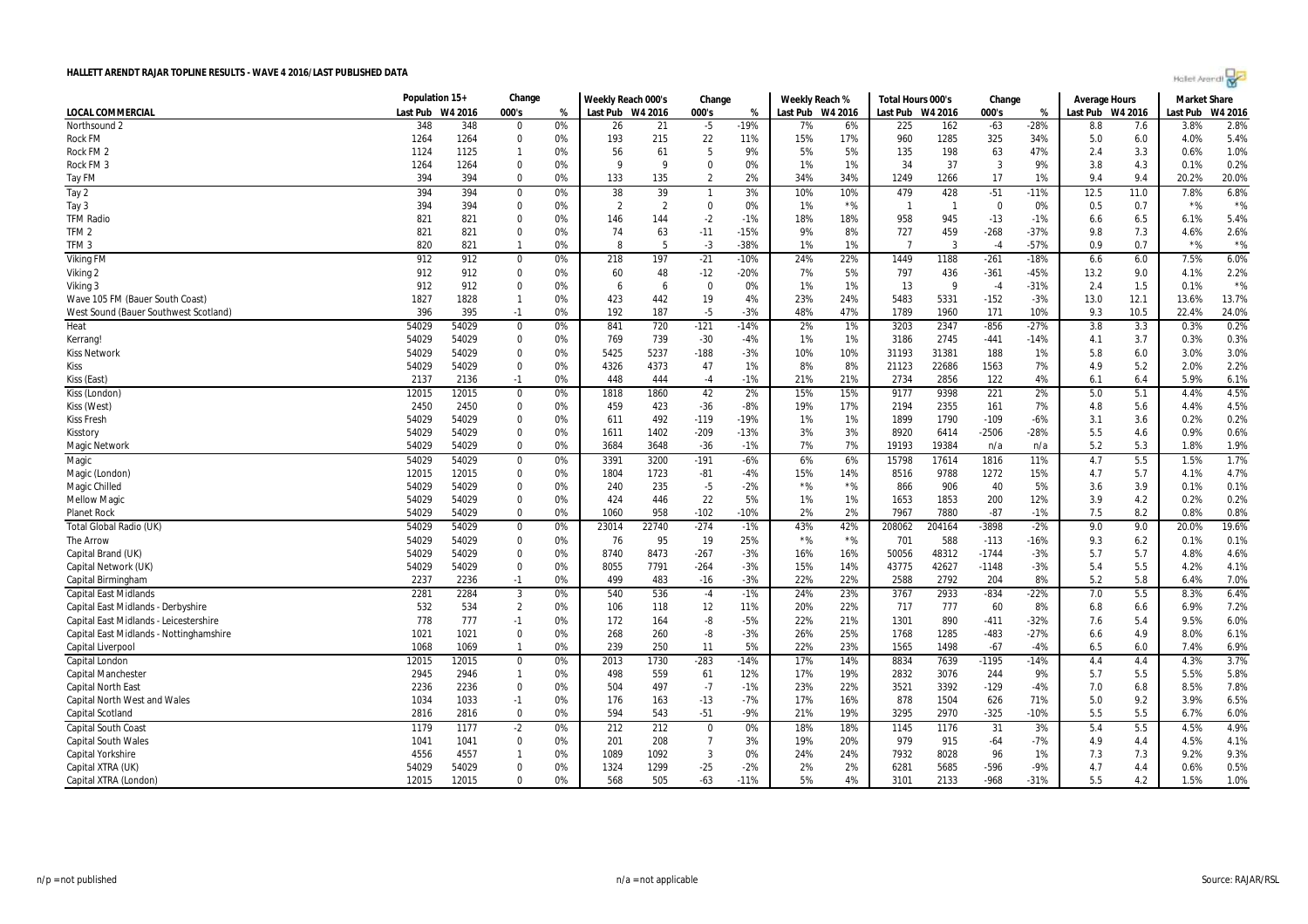| Hollet Arendi |  |  |  |
|---------------|--|--|--|
|               |  |  |  |

|                                              | Population 15+ |              | Change           |          | Weekly Reach 000's |            | Change         |             | Weekly Reach % |                  | Total Hours 000's |              | Change          |               | <b>Average Hours</b> |            | <b>Market Share</b> |              |
|----------------------------------------------|----------------|--------------|------------------|----------|--------------------|------------|----------------|-------------|----------------|------------------|-------------------|--------------|-----------------|---------------|----------------------|------------|---------------------|--------------|
| LOCAL COMMERCIAL                             | Last Pub       | W4 2016      | 000's            | %        | Last Pub W4 2016   |            | 000's          | %           |                | Last Pub W4 2016 | Last Pub W4 2016  |              | 000's           | %             | Last Pub W4 2016     |            | Last Pub            | W4 2016      |
| Chill                                        | 54029          | 54029        | $\Omega$         | 0%       | 237                | 152        | $-85$          | $-36%$      | $*$ %          | $*$ %            | 931               | 502          | $-429$          | $-46%$        | 3.9                  | 3.3        | 0.1%                | $*$ %        |
| <b>Classic FM</b>                            | 54029          | 54029        | $\Omega$         | 0%       | 5281               | 5365       | 84             | 2%          | 10%            | 10%              | 35920             | 35227        | $-693$          | $-2%$         | 6.8                  | 6.6        | 3.5%                | 3.4%         |
| Gold Network (UK)                            | 54029          | 54029        | $\Omega$         | 0%       | 1154               | 1120       | $-34$          | $-3%$       | 2%             | 2%               | 9608              | 8367         | -1241           | $-13%$        | 8.3                  | 7.5        | 0.9%                | 0.8%         |
| <b>Gold East Midlands</b>                    | 2270           | 2271         | $\mathbf{1}$     | 0%       | 75                 | 82         | $\overline{7}$ | 9%          | 3%             | 4%               | 909               | 926          | 17              | 2%            | 12.1                 | 11.3       | 2.0%                | 2.0%         |
| Gold London                                  | 12015          | 12015        | $\mathbf 0$      | 0%       | 312                | 255        | $-57$          | $-18%$      | 3%             | 2%               | 2318              | 1712         | $-606$          | $-26%$        | 7.4                  | 6.7        | 1.1%                | 0.8%         |
| <b>Gold Manchester</b>                       | 2945           | 2946         | $\mathbf{1}$     | 0%       | 80                 | 80         | $\mathbf 0$    | 0%          | 3%             | 3%               | 529               | 689          | 160             | 30%           | 6.6                  | 8.6        | 1.0%                | 1.3%         |
| Heart Brand (UK)                             | 54029          | 54029        | $\Omega$         | 0%       | 9602               | 9282       | $-320$         | $-3%$       | 18%            | 17%              | 66534             | 66893        | 359             | 1%            | 6.9                  | 7.2        | 6.4%                | 6.4%         |
| <b>Heart Extra</b>                           | 54029          | 54029        | $\Omega$         | 0%       | 664                | 437        | $-227$         | $-34%$      | 1%             | 1%               | 2969              | 1940         | $-1029$         | $-35%$        | 4.5                  | 4.4        | 0.3%                | 0.2%         |
| Heart Network (UK)                           | 54029          | 54029        | $\mathbf 0$      | 0%       | 9101               | 8949       | $-152$         | $-2%$       | 17%            | 17%              | 64300             | 64494        | 194             | 0%            | 7.1                  | 7.2        | 6.2%                | 6.2%         |
| <b>Heart Cambridgeshire</b>                  | 889            | 889          | $\Omega$         | 0%       | 274                | 267        | $-7$           | $-3%$       | 31%            | 30%              | 2043              | 1905         | $-138$          | $-7%$         | 7.5                  | 7.1        | 10.9%               | 9.6%         |
| <b>Heart East Anglia</b>                     | 1226           | 1226         | 0                | 0%       | 274                | 254        | $-20$          | $-7%$       | 22%            | 21%              | 1988              | 1825         | $-163$          | $-8%$         | 7.3                  | 7.2        | 7.6%                | 7.0%         |
| Heart East Anglia - Norfolk                  | 664            | 664          | $\mathbf 0$      | 0%       | 138                | 136        | $-2$           | $-1%$       | 21%            | 20%              | 1075              | 905          | $-170$          | $-16%$        | 7.8                  | 6.7        | 7.2%                | 6.6%         |
| Heart East Anglia - Suffolk                  | 562            | 562          | $\Omega$         | 0%       | 136                | 118        | $-18$          | $-13%$      | 24%            | 21%              | 913               | 921          | 8               | 1%            | 6.7                  | 7.8        | 8.0%                | 7.6%         |
| <b>Heart Essex</b>                           | 1381           | 1381         | $\Omega$         | 0%       | 415                | 400        | $-15$          | $-4%$       | 30%            | 29%              | 3310              | 3024         | $-286$          | $-9%$         | 8.0                  | 7.6        | 11.4%               | 11.1%        |
| Heart Essex - Chelmsford & Southend          | 1088           | 1088         | $\Omega$         | 0%       | 327                | 312        | $-15$          | $-5%$       | 30%            | 29%              | 2699              | 2391         | $-308$          | $-11%$        | 8.3                  | 7.7        | 11.8%               | 11.3%        |
| Heart Essex - Colchester                     | 188            | 189          | $\mathbf{1}$     | 1%       | 58                 | 60         | $\overline{2}$ | 3%          | 31%            | 32%              | 347               | 369          | $\overline{22}$ | 6%            | 6.0                  | 6.2        | 8.5%                | 9.2%         |
| <b>Heart Essex - Harlow</b>                  | 144            | 104          | $-40$            | $-28%$   | 20                 | 20         | $\Omega$       | 0%          | 14%            | 19%              | 189               | 190          | $\overline{1}$  | 1%            | 9.5                  | 9.6        | 6.7%                | 9.8%         |
| <b>Heart Four Counties</b>                   | 2099           | 2099         | 0                | 0%       | 559                | 548        | $-11$          | $-2%$       | 27%            | 26%              | 4372              | 3984         | $-388$          | $-9%$         | 7.8                  | 7.3        | 10.6%               | 9.7%         |
| Heart Four Counties - Bedfordshire           | 417            | 323          | -94              | $-23%$   | 108                | 98         | $-10$          | $-9%$       | 26%            | 30%              | 739               | 558          | $-181$          | $-24%$        | 6.8                  | 5.7        | 9.4%                | 8.9%         |
| Heart Four Counties - Beds/Bucks/Herts       | 750            | 749          | $-1$             | 0%       | 142                | 157        | 15             | 11%         | 19%            | 21%              | 1237              | 1055         | $-182$          | -15%          | 8.7                  | 6.7        | 9.4%                | 7.8%         |
| Heart Four Counties - 96.6 FM Hertfordshire  | 364            | 364          | $\mathbf 0$      | 0%       | 32                 | 33         | $\overline{1}$ | 3%          | 9%             | 9%               | 174               | 191          | 17              | 10%           | 5.5                  | 5.7        | 2.4%                | 2.4%         |
| Heart Four Counties - Milton Keynes          | 252            | 252          | $\Omega$         | 0%       | 81                 | 91         | 10             | 12%         | 32%            | 36%              | 611               | 650          | 39              | 6%            | 7.6                  | 7.1        | 11.8%               | 12.2%        |
| Heart Four Counties - Northamptonshire       | 569            | 568          | $-1$             | 0%       | 168                | 162        | $-6$           | $-4%$       | 30%            | 29%              | 1355              | 1367         | 12              | 1%            | 8.1                  | 8.4        | 11.6%               | 12.5%        |
| <b>Heart Kent</b>                            | 1263           | 1264         | $\mathbf{1}$     | 0%       | 365                | 346        | $-19$          | $-5%$       | 29%            | 27%              | 2675              | 2522         | $-153$          | $-6%$         | 7.3                  | 7.3        | 9.6%                | 9.0%         |
| Heart London 106.2                           | 12015          | 12015        | $\Omega$         | 0%       | 1683               | 1362       | $-321$         | $-19%$      | 14%            | 11%              | 9179              | 8400         | $-779$          | $-8%$         | 5.5                  | 6.2        | 4.4%                | 4.1%         |
|                                              | 2295           |              | $\mathbf 0$      |          |                    |            |                |             |                | 15%              |                   |              |                 | 12%           |                      |            | 5.0%                | 5.4%         |
| <b>Heart North East</b>                      |                | 2295         |                  | 0%       | 340                | 350        | 10             | 3%          | 15%            |                  | 2153              | 2416         | 263             |               | 6.3                  | 6.9        |                     |              |
| <b>Heart North Wales</b>                     | 731            | 730<br>5637  | $-1$<br>$\Omega$ | 0%       | 120                | 118        | $-2$<br>40     | $-2%$<br>7% | 16%            | 16%              | 837<br>4589       | 856          | 19              | 2%<br>15%     | 7.0                  | 7.3<br>8.1 | 5.1%<br>4.4%        | 5.2%         |
| <b>Heart North West</b>                      | 5637           |              | $\Omega$         | 0%       | 606                | 646        |                |             | 11%            | 11%              |                   | 5266         | 677             |               | 7.6                  |            |                     | 5.0%<br>5.8% |
| <b>Heart Scotland</b><br><b>Heart Solent</b> | 2816<br>1849   | 2816<br>1849 | $\Omega$         | 0%<br>0% | 410<br>301         | 393<br>311 | $-17$<br>10    | $-4%$<br>3% | 15%<br>16%     | 14%<br>17%       | 3263<br>1738      | 2869<br>2037 | $-394$<br>299   | $-12%$<br>17% | 8.0<br>5.8           | 7.3<br>6.6 | 6.7%<br>4.2%        | 5.1%         |
|                                              |                |              |                  |          |                    |            |                |             |                |                  |                   |              |                 |               |                      |            |                     |              |
| <b>Heart South Wales</b>                     | 1899           | 1899         | $\mathbf 0$      | 0%       | 484                | 487        | $\overline{3}$ | 1%          | 25%            | 26%              | 4056              | 4571         | 515             | 13%           | 8.4                  | 9.4        | 10.4%               | 11.2%        |
| <b>Heart South West</b>                      | 1450           | 1450         | $\Omega$         | 0%       | 395                | 421        | 26             | 7%          | 27%            | 29%              | 3136              | 3489         | 353             | 11%           | 7.9                  | 8.3        | 9.8%                | 10.6%        |
| Heart South West - Cornwal                   | 466            | 434          | $-32$            | $-7%$    | 104                | 99         | -5             | $-5%$       | 22%            | 23%              | 790               | 623          | $-167$          | $-21%$        | 7.6                  | 6.3        | 7.3%                | 6.4%         |
| <b>Heart South West - Exeter</b>             | 315            | 315          | $\mathbf 0$      | 0%       | 89                 | 90         | $\mathbf{1}$   | 1%          | 28%            | 29%              | 733               | 683          | $-50$           | $-7%$         | 8.2                  | 7.6        | 11.4%               | 10.6%        |
| Heart South West - North Devon               | 154            | 154          | $\Omega$         | 0%       | 45                 | 48         | 3              | 7%          | 29%            | 31%              | 380               | 410          | 30              | 8%            | 8.5                  | 8.5        | 9.8%                | 10.8%        |
| Heart South West - Plymouth                  | 346            | 305          | $-41$            | $-12%$   | 88                 | 104        | 16             | 18%         | 25%            | 34%              | 748               | 995          | 247             | 33%           | 8.5                  | 9.5        | 9.0%                | 13.6%        |
| Heart South West - South Hams                | 66             | 38           | $-28$            | $-42%$   | 11                 | 10         | $-1$           | $-9%$       | 16%            | 27%              | 80                | 60           | $-20$           | $-25%$        | 7.4                  | 5.9        | 5.2%                | 7.0%         |
| Heart South West - Torbay                    | 225            | 207          | $-18$            | $-8%$    | 64                 | 58         | $-6$           | $-9%$       | 29%            | 28%              | 433               | 379          | $-54$           | $-12%$        | 6.7                  | 6.5        | 8.8%                | 8.5%         |
| <b>Heart Sussex</b>                          | 1431           | 1431         | $\Omega$         | 0%       | 355                | 353        | $-2$           | $-1%$       | 25%            | 25%              | 2621              | 2885         | 264             | 10%           | 7.4                  | 8.2        | 9.0%                | 9.7%         |
| <b>Heart Thames Valley</b>                   | 1474           | 1474         | $\Omega$         | 0%       | 386                | 357        | $-29$          | $-8%$       | 26%            | 24%              | 2818              | 2363         | $-455$          | $-16%$        | 7.3                  | 6.6        | 9.6%                | 8.0%         |
| Heart Thames Valley - Berks & N.Hants        | 778            | 778          | $\mathbf 0$      | 0%       | 235                | 211        | $-24$          | $-10%$      | 30%            | 27%              | 1736              | 1469         | $-267$          | $-15%$        | 7.4                  | 7.0        | 11.4%               | 9.5%         |
| Heart Thames Valley - Oxfordshire            | 696            | 696          | $\mathbf 0$      | 0%       | 151                | 146        | -5             | $-3%$       | 22%            | 21%              | 1082              | 894          | $-188$          | $-17%$        | 7.2                  | 6.1        | 7.7%                | 6.4%         |
| <b>Heart West Country</b>                    | 2265           | 2265         | $\Omega$         | 0%       | 686                | 677        | -9             | $-1%$       | 30%            | 30%              | 5384              | 4980         | $-404$          | $-8%$         | 7.9                  | 7.4        | 11.4%               | 10.2%        |
| Heart West Country - Bristol/Weston & Bath   | 929            | 929          | $\Omega$         | 0%       | 230                | 248        | 18             | 8%          | 25%            | 27%              | 1428              | 1368         | $-60$           | $-4%$         | 6.2                  | 5.5        | 8.2%                | 7.4%         |
| Heart West Country - Gloucestershire         | 432            | 432          | $\Omega$         | 0%       | 139                | 145        | 6              | 4%          | 32%            | 34%              | 1304              | 1164         | $-140$          | $-11%$        | 9.4                  | 8.0        | 13.9%               | 12.1%        |
| <b>Heart West Country - Somerset</b>         | 408            | 407          | $-1$             | 0%       | 129                | 121        | $-8$           | $-6%$       | 32%            | 30%              | 1029              | 887          | $-142$          | $-14%$        | 8.0                  | 7.4        | 11.1%               | 9.7%         |
| Heart West Country - Wiltshire               | 499            | 499          | $\Omega$         | 0%       | 166                | 178        | 12             | 7%          | 33%            | 36%              | 1405              | 1544         | 139             | 10%           | 8.5                  | 8.7        | 12.5%               | 13.6%        |
| <b>Heart West Midlands</b>                   | 3763           | 3763         | $\Omega$         | 0%       | 663                | 655        | -8             | $-1%$       | 18%            | 17%              | 4210              | 4722         | 512             | 12%           | 6.4                  | 7.2        | 6.2%                | 7.1%         |
| <b>Heart Yorkshire</b>                       | 3154           | 3154         | $\Omega$         | 0%       | 432                | 450        | 18             | 4%          | 14%            | 14%              | 3882              | 3566         | $-316$          | $-8%$         | 9.0                  | 7.9        | 6.9%                | 6.3%         |
| LBC Network (UK)                             | 54029          | 54029        | $\Omega$         | 0%       | 1801               | 1686       | $-115$         | $-6%$       | 3%             | 3%               | 18330             | 17678        | $-652$          | $-4%$         | 10.2                 | 10.5       | 1.8%                | 1.7%         |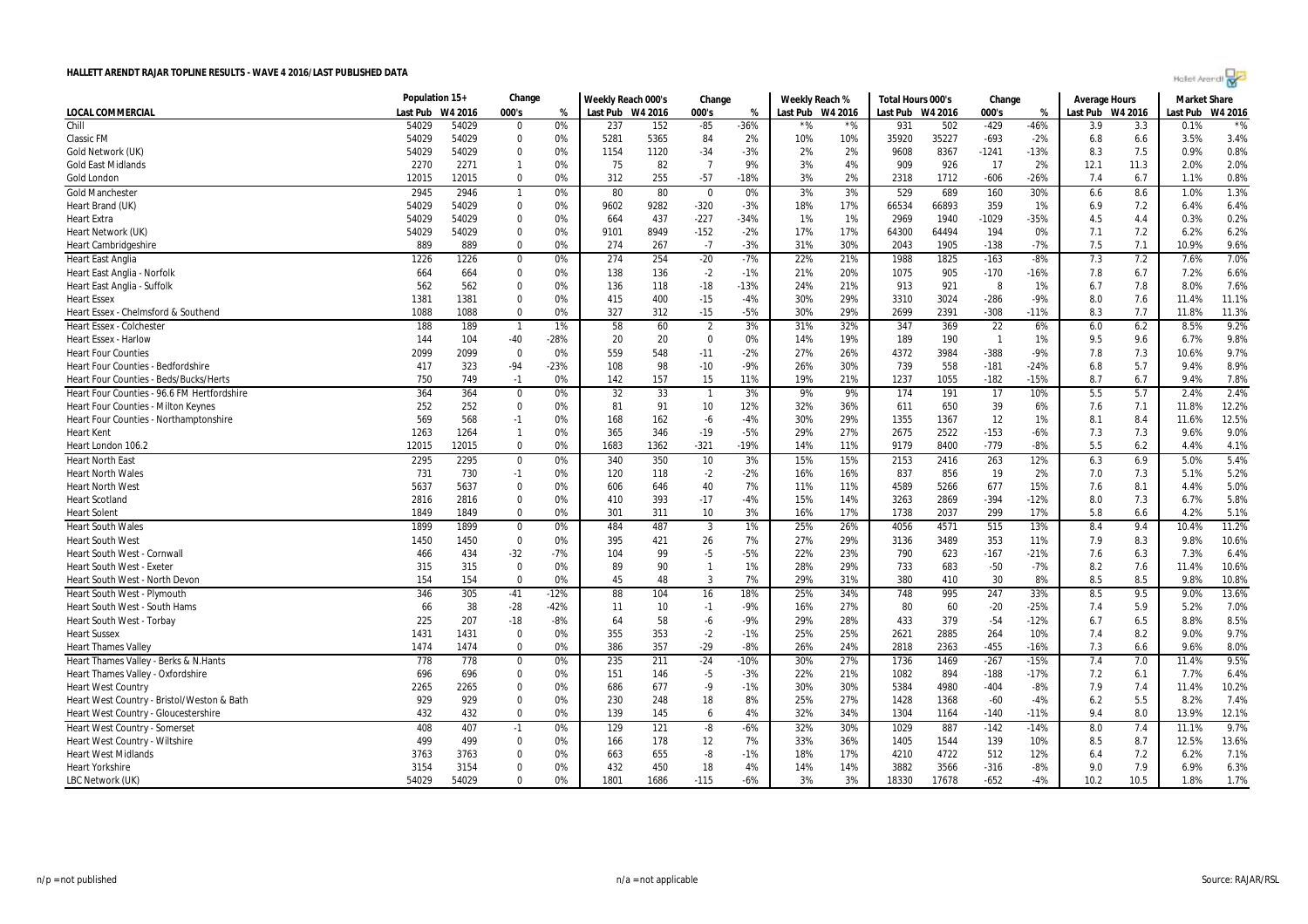| Hallet Arendt |  |  |
|---------------|--|--|
|---------------|--|--|

|                                             | Population 15+ |         | Change           |    | Weekly Reach 000's |      | Change         |        | Weekly Reach %   |       | Total Hours 000's |         | Change          |        | Average Hours    |      | <b>Market Share</b> |         |
|---------------------------------------------|----------------|---------|------------------|----|--------------------|------|----------------|--------|------------------|-------|-------------------|---------|-----------------|--------|------------------|------|---------------------|---------|
| <b>LOCAL COMMERCIAL</b>                     | Last Pub       | W4 2016 | 000's            | %  | Last Pub W4 2016   |      | 000's          | %      | Last Pub W4 2016 |       | Last Pub          | W4 2016 | 000's           | %      | Last Pub W4 2016 |      | Last Pub            | W4 2016 |
| LBC 97.3                                    | 12015          | 12015   | $\Omega$         | 0% | 991                | 1055 | 64             | 6%     | 8%               | 9%    | 10518             | 11350   | 832             | 8%     | 10.6             | 10.8 | 5.1%                | 5.5%    |
| LBC London News (was LBC News 1152)         | 12015          | 12015   | $\mathbf 0$      | 0% | 464                | 367  | $-97$          | $-21%$ | 4%               | 3%    | 2323              | 1677    | $-646$          | $-28%$ | 5.0              | 4.6  | 1.1%                | 0.8%    |
| Smooth Brand (UK)                           | 54029          | 54029   | $\Omega$         | 0% | 5479               | 5430 | $-49$          | $-1%$  | 10%              | 10%   | 41393             | 40564   | $-829$          | $-2%$  | 7.6              | 7.5  | 4.0%                | 3.9%    |
| <b>Smooth Extra</b>                         | 54029          | 54029   | $\Omega$         | 0% | 1070               | 810  | $-260$         | $-24%$ | 2%               | 1%    | 5868              | 5971    | 103             | 2%     | 5.5              | 7.4  | 0.6%                | 0.6%    |
| Smooth Radio Network (UK)                   | 54029          | 54029   | $\Omega$         | 0% | 4749               | 4751 | $\overline{2}$ | 0%     | 9%               | 9%    | 35595             | 34574   | -1021           | $-3%$  | 7.5              | 7.3  | 3.4%                | 3.3%    |
| Smooth Radio Cambridgeshire                 | 889            | 889     | $\Omega$         | 0% | 73                 | 59   | $-14$          | $-19%$ | 8%               | 7%    | 822               | 640     | $-182$          | $-22%$ | 11.2             | 10.9 | 4.4%                | 3.2%    |
| Smooth Radio Devon                          | 1038           | 1038    | $\boldsymbol{0}$ | 0% | 36                 | 33   | $-3$           | $-8%$  | 3%               | 3%    | 291               | 235     | $-56$           | $-19%$ | 8.2              | 7.1  | 1.3%                | 1.0%    |
| Smooth Radio East Anglia                    | 1226           | 1226    | $\Omega$         | 0% | 47                 | 42   | $-5$           | $-11%$ | 4%               | 3%    | 585               | 378     | $-207$          | $-35%$ | 12.6             | 8.9  | 2.2%                | 1.5%    |
| Smooth Radio East Midlands                  | 2507           | 2506    | $-1$             | 0% | 395                | 370  | $-25$          | $-6%$  | 16%              | 15%   | 3358              | 2720    | $-638$          | $-19%$ | 8.5              | 7.3  | 6.6%                | 5.3%    |
| <b>Smooth Radio Essex</b>                   | 1381           | 1381    | $\Omega$         | 0% | 68                 | 47   | $-21$          | $-31%$ | 5%               | 3%    | 582               | 305     | $-277$          | $-48%$ | 8.5              | 6.5  | 2.0%                | 1.1%    |
| <b>Smooth Radio Four Counties</b>           | 2099           | 2099    | $\mathbf 0$      | 0% | 57                 | 56   | $-1$           | $-2%$  | 3%               | 3%    | 404               | 389     | $-15$           | $-4%$  | 7.1              | 7.0  | 1.0%                | 0.9%    |
| Smooth Radio Kent                           | 1263           | 1264    | $\overline{1}$   | 0% | 64                 | 41   | $-23$          | $-36%$ | 5%               | 3%    | 794               | 186     | $-608$          | $-77%$ | 12.4             | 4.6  | 2.9%                | 0.7%    |
| Smooth Radio London                         | 12015          | 12015   | $\Omega$         | 0% | 710                | 748  | 38             | 5%     | 6%               | 6%    | 3145              | 3454    | 309             | 10%    | 4.4              | 4.6  | 1.5%                | 1.7%    |
| <b>Smooth Radio North East</b>              | 2295           | 2295    | $\Omega$         | 0% | 467                | 561  | 94             | 20%    | 20%              | 24%   | 3840              | 4851    | 1011            | 26%    | 8.2              | 8.6  | 9.0%                | 10.8%   |
| <b>Smooth Radio North West</b>              | 5637           | 5637    | $\Omega$         | 0% | 1028               | 1019 | $-9$           | $-1%$  | 18%              | 18%   | 7698              | 8318    | 620             | 8%     | 7.5              | 8.2  | 7.4%                | 7.8%    |
| Smooth Radio North West and Wales           | 1034           | 1033    | $-1$             | 0% | 90                 | 85   | $-5$           | $-6%$  | 9%               | 8%    | 573               | 559     | $-14$           | $-2%$  | 6.3              | 6.6  | 2.6%                | 2.4%    |
| Smooth Radio Scotland                       | 1992           | 1992    | $\mathbf 0$      | 0% | 420                | 409  | $-11$          | $-3%$  | 21%              | 21%   | 2858              | 3194    | 336             | 12%    | 6.8              | 7.8  | 8.0%                | 8.9%    |
| Smooth Radio Solent                         | 1849           | 1849    | $\Omega$         | 0% | 79                 | 55   | $-24$          | $-30%$ | 4%               | 3%    | 660               | 359     | $-301$          | $-46%$ | 8.3              | 6.5  | 1.6%                | 0.9%    |
| Smooth Radio South Wales                    | 1041           | 1041    | $\Omega$         | 0% | 63                 | 55   | -8             | $-13%$ | 6%               | 5%    | 865               | 856     | $-9$            | $-1%$  | 13.6             | 15.5 | 4.0%                | 3.9%    |
| <b>Smooth Radio Sussex</b>                  | 1431           | 1431    | $\Omega$         | 0% | 56                 | 62   | 6              | 11%    | 4%               | 4%    | 267               | 309     | 42              | 16%    | 4.7              | 5.0  | 0.9%                | 1.0%    |
| <b>Smooth Radio Thames Valley</b>           | 1474           | 1474    | $\mathbf 0$      | 0% | 42                 | 27   | $-15$          | $-36%$ | 3%               | 2%    | 250               | 132     | $-118$          | $-47%$ | 6.0              | 4.9  | 0.9%                | 0.4%    |
| Smooth Radio West Country                   | 2265           | 2265    | $\Omega$         | 0% | 90                 | 121  | 31             | 34%    | 4%               | 5%    | 545               | 635     | 90              | 17%    | 6.1              | 5.2  | 1.2%                | 1.3%    |
| <b>Smooth Radio West Midlands</b>           | 3763           | 3763    | $\Omega$         | 0% | 479                | 505  | 26             | 5%     | 13%              | 13%   | 4062              | 4010    | $-52$           | $-1%$  | 8.5              | 7.9  | 6.0%                | 6.0%    |
| Radio X Network (UK) (was XFM Network (UK)) | 54029          | 54029   | $\mathbf 0$      | 0% | 1265               | 1254 | $-11$          | $-1%$  | 2%               | 2%    | 9110              | 9311    | 201             | 2%     | 7.2              | 7.4  | 0.9%                | 0.9%    |
| Radio X London (was XFM London)             | 12015          | 12015   | $\Omega$         | 0% | 378                | 430  | 52             | 14%    | 3%               | 4%    | 2558              | 2907    | 349             | 14%    | 6.8              | 6.8  | 1.2%                | 1.4%    |
| Radio X Manchester (was XFM Manchester)     | 2945           | 2946    | $\mathbf{1}$     | 0% | 155                | 201  | 46             | 30%    | 5%               | 7%    | 798               | 1242    | 444             | 56%    | 5.2              | 6.2  | 1.5%                | 2.3%    |
| <b>Sunrise Radio National</b>               | 54029          | 54029   | $\mathbf 0$      | 0% | 326                | 461  | 135            | 41%    | 1%               | 1%    | 1307              | 2182    | 875             | 67%    | 4.0              | 4.7  | 0.1%                | 0.2%    |
| Sunrise Radio London                        | 12015          | 12015   | $\mathbf 0$      | 0% | 215                | 234  | 19             | 9%     | 2%               | 2%    | 843               | 934     | 91              | 11%    | 3.9              | 4.0  | 0.4%                | 0.5%    |
| Wireless Group (inc. National Stations)     | 54029          | 54029   | $\Omega$         | 0% | 4595               | 4549 | $-46$          | $-1%$  | 9%               | 8%    | 33238             | 31941   | $-1297$         | $-4%$  | 7.2              | 7.0  | 3.2%                | 3.1%    |
| Peak 107 FM                                 | 421            | 421     | $\Omega$         | 0% | 70                 | 72   | $\overline{2}$ | 3%     | 17%              | 17%   | 619               | 647     | 28              | 5%     | 8.8              | 9.0  | 7.3%                | 7.6%    |
| Pulse 1 (was The Pulse)                     | 726            | 726     | $\Omega$         | 0% | 107                | 120  | 13             | 12%    | 15%              | 17%   | 913               | 829     | $-84$           | $-9%$  | 8.6              | 6.9  | 7.2%                | 6.5%    |
| Pulse <sub>2</sub>                          | 726            | 726     | $\Omega$         | 0% | -35                | 33   | $-2$           | $-6%$  | 5%               | 5%    | 400               | 307     | $-93$           | $-23%$ | 11.5             | 9.2  | 3.1%                | 2.4%    |
| Signal 107                                  | 1033           | 1032    | $-1$             | 0% | 50                 | 56   | 6              | 12%    | 5%               | 5%    | 310               | 268     | $-42$           | $-14%$ | 6.1              | 4.8  | 1.6%                | 1.4%    |
| Signal One                                  | 800            | 799     | $-1$             | 0% | 251                | 265  | 14             | 6%     | 31%              | 33%   | 2162              | 2136    | $-26$           | $-1%$  | 8.6              | 8.0  | 12.6%               | 12.1%   |
| Signal Two                                  | 800            | 799     | $-1$             | 0% | 63                 | 71   | 8              | 13%    | 8%               | 9%    | 752               | 610     | $-142$          | $-19%$ | 12.0             | 8.5  | 4.4%                | 3.5%    |
| Swansea Sound - 1170 MW                     | 474            | 474     | $\boldsymbol{0}$ | 0% | 36                 | 37   | $\overline{1}$ | 3%     | 8%               | 8%    | 372               | 399     | $\overline{27}$ | 7%     | 10.3             | 10.7 | 3.9%                | 4.1%    |
| talkRADIO                                   | 54029          | 54029   | $\mathbf 0$      | 0% | 304                | 252  | $-52$          | $-17%$ | 1%               | $*$ % | 1368              | 615     | $-753$          | $-55%$ | 4.5              | 2.4  | 0.1%                | 0.1%    |
| talkSPORT                                   | 54029          | 54029   | $\Omega$         | 0% | 2857               | 3007 | 150            | 5%     | 5%               | 6%    | 21113             | 18277   | $-2836$         | $-13%$ | 7.4              | 6.1  | 2.0%                | 1.7%    |
| talkSPORT2                                  | 54029          | 54029   | $\mathbf 0$      | 0% | 250                | 294  | 44             | 18%    | $*$ %            | 1%    | 886               | 844     | $-42$           | $-5%$  | 3.5              | 2.9  | 0.1%                | 0.1%    |
| 107.4 Tower FM                              | 441            | 440     | $-1$             | 0% | 39                 | 38   | $-1$           | $-3%$  | 9%               | 9%    | 119               | 177     | 58              | 49%    | 3.0              | 4.6  | 1.6%                | 2.5%    |
| U105                                        | 891            | 891     | $\mathbf 0$      | 0% | 182                | 210  | 28             | 15%    | 20%              | 24%   | 1854              | 2275    | 421             | 23%    | 10.2             | 10.8 | 11.0%               | 13.7%   |
| Virgin Radio                                | 54029          | 54029   | $\mathbf 0$      | 0% | 345                | 324  | $-21$          | $-6%$  | 1%               | 1%    | 1253              | 758     | $-495$          | -40%   | 3.6              | 2.3  | 0.1%                | 0.1%    |
| 96.4 FM The Wave                            | 474            | 474     | $\mathbf 0$      | 0% | 136                | 119  | $-17$          | $-13%$ | 29%              | 25%   | 1097              | 939     | $-158$          | $-14%$ | 8.1              | 7.9  | 11.6%               | 9.7%    |
| Radio Wave 96.5 FM                          | 234            | 234     | $\Omega$         | 0% | 70                 | 66   | $-4$           | $-6%$  | 30%              | 28%   | 518               | 424     | $-94$           | $-18%$ | 7.4              | 6.4  | 11.6%               | 9.4%    |
| 107.2 Wire FM                               | 273            | 272     | $-1$             | 0% | 28                 | 33   | 5              | 18%    | 10%              | 12%   | 163               | 159     | $-4$            | $-2%$  | 5.8              | 4.9  | 3.4%                | 2.9%    |
| 102.4 Wish FM                               | 460            | 459     | $-1$             | 0% | 71                 | 68   | $-3$           | $-4%$  | 15%              | 15%   | 430               | 341     | -89             | $-21%$ | 6.0              | 5.0  | 5.0%                | 4.0%    |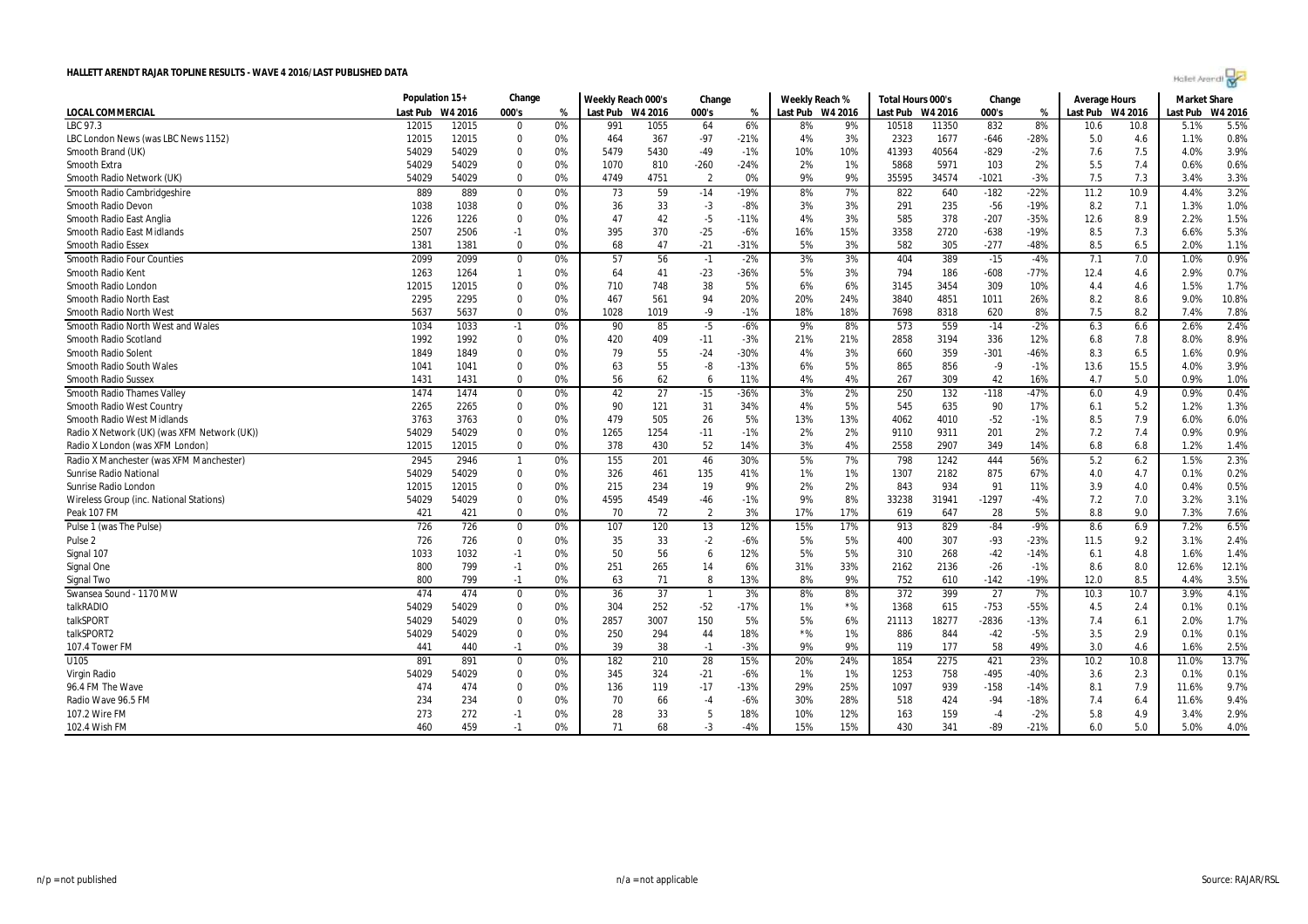| Holet Arendi |  |
|--------------|--|
|--------------|--|

|                                                            | Population 15+ |         | Change           |       | Weekly Reach 000's |                | Change         |        | Weekly Reach % |                  | Total Hours 000's |       | Change |        | <b>Average Hours</b> |      | <b>Market Share</b> |         |
|------------------------------------------------------------|----------------|---------|------------------|-------|--------------------|----------------|----------------|--------|----------------|------------------|-------------------|-------|--------|--------|----------------------|------|---------------------|---------|
| LOCAL COMMERCIAL                                           | Last Pub       | W4 2016 | 000's            | %     | Last Pub W4 2016   |                | 000's          | %      |                | Last Pub W4 2016 | Last Pub W4 2016  |       | 000's  | %      | Last Pub W4 2016     |      | Last Pub            | W4 2016 |
| Anglian Radio Group                                        | 101            | 1011    | $\Omega$         | 0%    | 219                | 206            | $-13$          | $-6%$  | 22%            | 20%              | 1934              | 2029  | 95     | 5%     | 8.8                  | 9.8  | 8.8%                | 9.2%    |
| THE BEACH                                                  | 181            | 182     | $\mathbf{1}$     | 1%    | 61                 | 59             | $-2$           | $-3%$  | 33%            | 33%              | 573               | 460   | $-113$ | -20%   | 9.5                  | 7.8  | 13.6%               | 11.6%   |
| Dream 100                                                  | 135            | 134     | $-1$             | $-1%$ | 42                 | 37             | $-5$           | $-12%$ | 31%            | 28%              | 402               | 411   | 9      | 2%     | 9.5                  | 11.0 | 13.7%               | 14.5%   |
| North Norfolk Radio                                        | 93             | 93      | $\mathbf 0$      | 0%    | 19                 | 20             | $\mathbf{1}$   | 5%     | 20%            | 21%              | 168               | 156   | $-12$  | $-7%$  | 8.9                  | 8.0  | 8.2%                | 7.5%    |
| Norwich 99.9fm                                             | 334            | 335     | $\mathbf{1}$     | 0%    | 45                 | 45             | $\mathbf 0$    | 0%     | 13%            | 13%              | 385               | 534   | 149    | 39%    | 8.5                  | 11.9 | 5.4%                | 7.6%    |
| Town 102 FM                                                | 291            | 291     | $\mathbf 0$      | 0%    | 52                 | 46             | -6             | $-12%$ | 18%            | 16%              | 406               | 468   | 62     | 15%    | 7.8                  | 10.2 | 6.5%                | 7.1%    |
| <b>Total Celador Radio</b>                                 | 4035           | 4036    | $\mathbf{1}$     | 0%    | 597                | 567            | $-30$          | $-5%$  | 15%            | 14%              | 3910              | 3768  | $-142$ | $-4%$  | 6.6                  | 6.6  | 4.6%                | 4.4%    |
| The Breeze (Basingstoke / Newbury and Andover)             | 296            | 296     | $\mathbf 0$      | 0%    | 48                 | 46             | $-2$           | $-4%$  | 16%            | 16%              | 351               | 296   | $-55$  | $-16%$ | 7.4                  | 6.4  | 5.7%                | 4.9%    |
| The Breeze (Cheltenham)                                    | 169            | 169     | $\mathbf 0$      | 0%    | 17                 | 11             | -6             | $-35%$ | 10%            | 7%               | 149               | 103   | $-46$  | $-31%$ | 8.8                  | 9.0  | 4.2%                | 2.8%    |
| The Breeze (Solent/East Hants and West Surrey)             | 1108           | 1110    | $\overline{2}$   | 0%    | 72                 | 69             | $-3$           | $-4%$  | 7%             | 6%               | 742               | 794   | 52     | 7%     | 10.3                 | 11.6 | 3.0%                | 3.5%    |
| The Breeze South Devon                                     | 225            | 225     | $\boldsymbol{0}$ | 0%    | 30                 | 30             | $\mathbf 0$    | 0%     | 13%            | 13%              | 256               | 252   | $-4$   | $-2%$  | 8.6                  | 8.3  | 5.2%                | 5.2%    |
| The Breeze South West (Bristol/Weston/Bath and West Wilts) | 987            | 986     | $-1$             | 0%    | 83                 | 79             | -4             | $-5%$  | 8%             | 8%               | 513               | 501   | $-12$  | $-2%$  | 6.2                  | 6.4  | 2.7%                | 2.5%    |
| The Breeze (Yeovil/Shaftesbury and Bridgwater)             | 297            | 297     | 0                | 0%    | 52                 | 56             | 4              | 8%     | 18%            | 19%              | 493               | 553   | 60     | 12%    | 9.5                  | 9.8  | 7.3%                | 8.1%    |
| <b>Fire Radio</b>                                          | 323            | 323     | $\Omega$         | 0%    | 54                 | 50             | $-4$           | $-7%$  | 17%            | 16%              | 170               | 163   | $-7$   | $-4%$  | 3.2                  | 3.2  | 2.6%                | 2.4%    |
| Sam FM Bristol                                             | 641            | 641     | $\Omega$         | 0%    | 80                 | 78             | $-2$           | $-3%$  | 12%            | 12%              | 273               | 340   | 67     | 25%    | 3.4                  | 4.3  | 2.3%                | 2.8%    |
| Sam FM South Coast                                         | 1753           | 1755    | $\overline{2}$   | 0%    | 148                | 171            | 23             | 16%    | 8%             | 10%              | 851               | 721   | $-130$ | $-15%$ | 5.7                  | 4.2  | 2.2%                | 1.9%    |
| Sam FM Swindor                                             | 206            | 207     | $\mathbf{1}$     | 0%    | 28                 | 24             | $-4$           | $-14%$ | 13%            | 12%              | 152               | 176   | 24     | 16%    | 5.5                  | 7.2  | 3.2%                | 3.9%    |
| Central FM                                                 | 214            | 215     | $\mathbf{1}$     | 0%    | 53                 | 54             | $\mathbf{1}$   | 2%     | 25%            | 25%              | 347               | 314   | $-33$  | $-10%$ | 6.5                  | 5.8  | 8.8%                | 8.3%    |
| <b>Total Cheshire Radio</b>                                | 380            | 379     | $-1$             | 0%    | 57                 | 52             | -5             | $-9%$  | 15%            | 14%              | 477               | 409   | $-68$  | $-14%$ | 8.3                  | 7.9  | 6.4%                | 5.5%    |
| Cheshire's Silk 106.9                                      | 186            | 186     | $\Omega$         | 0%    | 21                 | 21             | $\mathbf 0$    | 0%     | 11%            | 12%              | 120               | 135   | 15     | 13%    | 5.8                  | 6.3  | 3.7%                | 4.1%    |
| Chester's Dee 106.3 (Dee on DAB)                           | 194            | 193     | $-1$             | $-1%$ | 36                 | 30             | $-6$           | $-17%$ | 19%            | 16%              | 357               | 274   | $-83$  | $-23%$ | 9.8                  | 9.1  | 8.5%                | 6.6%    |
| Chris Country                                              | 12015          | 12015   | $\Omega$         | 0%    | 35                 | 23             | $-12$          | $-34%$ | $*$ %          | $*$ %            | 282               | 138   | $-144$ | $-51%$ | 8.2                  | 6.1  | 0.1%                | 0.1%    |
| <b>Total CN Radio</b>                                      | 280            | 280     | $\mathbf 0$      | 0%    | 115                | 123            | 8              | 7%     | 41%            | 44%              | 1017              | 1127  | 110    | 11%    | 8.8                  | 9.2  | 19.3%               | 20.6%   |
| The Bay                                                    | 280            | 280     | $\mathbf 0$      | 0%    | 104                | 112            | 8              | 8%     | 37%            | 40%              | 865               | 975   | 110    | 13%    | 8.3                  | 8.7  | 16.4%               | 17.8%   |
| Lakeland Radio                                             | 52             | 51      | $-1$             | $-2%$ | 19                 | 18             | $-1$           | $-5%$  | 36%            | 35%              | 152               | 151   | $-1$   | $-1%$  | 8.2                  | 8.4  | 15.6%               | 14.9%   |
| Communicorp UK                                             | 17901          | 17901   | $\mathbf 0$      | 0%    | 3303               | 3359           | 56             | 2%     | 18%            | 19%              | 24488             | 25148 | 660    | 3%     | 7.4                  | 7.5  | 7.3%                | 7.4%    |
| Capital Scotland                                           | 2816           | 2816    | 0                | 0%    | 594                | 543            | $-51$          | $-9%$  | 21%            | 19%              | 3295              | 2970  | $-325$ | $-10%$ | 5.5                  | 5.5  | 6.7%                | 6.0%    |
| <b>Capital South Wales</b>                                 | 1041           | 1041    | $\Omega$         | 0%    | 201                | 208            | $\overline{7}$ | 3%     | 19%            | 20%              | 979               | 915   | $-64$  | $-7%$  | 4.9                  | 4.4  | 4.5%                | 4.1%    |
| <b>Heart North Wales</b>                                   | 731            | 730     | $-1$             | 0%    | 120                | 118            | $-2$           | $-2%$  | 16%            | 16%              | 837               | 856   | 19     | 2%     | 7.0                  | 7.3  | 5.1%                | 5.2%    |
| <b>Heart Yorkshire</b>                                     | 3154           | 3154    | $\Omega$         | 0%    | 432                | 450            | 18             | 4%     | 14%            | 14%              | 3882              | 3566  | $-316$ | $-8%$  | 9.0                  | 7.9  | 6.9%                | 6.3%    |
| Smooth Radio East Midlands                                 | 2507           | 2506    | $-1$             | 0%    | 395                | 370            | $-25$          | $-6%$  | 16%            | 15%              | 3358              | 2720  | $-638$ | $-19%$ | 8.5                  | 7.3  | 6.6%                | 5.3%    |
| Smooth Radio North East                                    | 2295           | 2295    | $\mathbf 0$      | 0%    | 467                | 561            | 94             | 20%    | 20%            | 24%              | 3840              | 4851  | 1011   | 26%    | 8.2                  | 8.6  | 9.0%                | 10.8%   |
| Smooth Radio North West                                    | 5637           | 5637    | $\mathbf 0$      | 0%    | 1028               | 1019           | $-9$           | $-1%$  | 18%            | 18%              | 7698              | 8318  | 620    | 8%     | 7.5                  | 8.2  | 7.4%                | 7.8%    |
| XS Manchester (was 106.1 Real XS)                          | 2945           | 2946    | $\mathbf{1}$     | 0%    | 102                | 128            | 26             | 25%    | 3%             | 4%               | 599               | 952   | 353    | 59%    | 5.9                  | 7.4  | 1.2%                | 1.8%    |
| <b>Total Connect</b>                                       | 778            | 778     | $\Omega$         | 0%    | 49                 | 48             | $-1$           | $-2%$  | 6%             | 6%               | 256               | 276   | 20     | 8%     | 5.2                  | 5.7  | 1.7%                | 1.7%    |
| <b>Connect DAB</b>                                         | 568            | 568     | $\boldsymbol{0}$ | 0%    | -3                 | 3              | $\mathbf 0$    | 0%     | 1%             | 1%               | 28                | 20    | $-8$   | $-29%$ | 8.2                  | 5.8  | 0.2%                | 0.2%    |
| Connect FM (was Connect FM and Lite 106.8FM)               | 448            | 447     | $-1$             | 0%    | 45                 | 45             | $\mathbf 0$    | 0%     | 10%            | 10%              | 227               | 256   | 29     | 13%    | 5.0                  | 5.7  | 2.6%                | 2.8%    |
| Dilse Radio 1035am                                         | 12015          | 12015   | 0                | 0%    | 60                 | 39             | $-21$          | $-35%$ | 1%             | $*$ %            | 379               | 169   | $-210$ | -55%   | 6.3                  | 4.4  | 0.2%                | 0.1%    |
| Radio Essex (Was Southend & Chelmsford)                    | 502            | 502     | $\mathbf 0$      | 0%    | 27                 | 30             | 3              | 11%    | 5%             | 6%               | 173               | 143   | $-30$  | $-17%$ | 6.5                  | 4.9  | 1.5%                | 1.3%    |
| Radio Essex DAB                                            | 1297           | 1296    | $-1$             | 0%    | 41                 | 42             | $\overline{1}$ | 2%     | 3%             | 3%               | 208               | 202   | $-6$   | $-3%$  | 5.1                  | 4.8  | 0.8%                | 0.7%    |
| Radio Exe                                                  | 202            | 202     | $\mathbf 0$      | 0%    | 30                 | 27             | $-3$           | $-10%$ | 15%            | 13%              | 282               | 266   | $-16$  | $-6%$  | 9.4                  | 9.9  | 7.1%                | 6.4%    |
| 3FM                                                        | 73             | 73      | 0                | 0%    | 31                 | 30             | $-1$           | $-3%$  | 42%            | 40%              | 277               | 255   | $-22$  | $-8%$  | 9.0                  | 8.6  | 19.7%               | 17.9%   |
| Fun Kids (London)                                          | 12015          | 12015   | $\mathbf 0$      | 0%    | 26                 | 46             | 20             | 77%    | $*$ %          | $*$ %            | 43                | 57    | 14     | 33%    | 1.6                  | 1.3  | $*$ %               | $*$ %   |
| <b>GO Radio</b>                                            | n/p            | 835     | n/a              | n/a   | n/p                | $\overline{2}$ | n/a            | n/a    | n/p            | $*$ %            | n/p               | 6     | n/a    | n/a    | n/p                  | 3.3  | n/p                 | $*$ %   |
| <b>IOW Radio</b>                                           | 119            | 119     | $\mathbf 0$      | 0%    | 41                 | 41             | $\mathbf 0$    | 0%     | 35%            | 35%              | 335               | 392   | 57     | 17%    | 8.1                  | 9.5  | 13.4%               | 15.6%   |
| 107 JACK fm Berkshire                                      | 238            | 238     | $\boldsymbol{0}$ | 0%    | 18                 | 18             | $\mathbf 0$    | 0%     | 8%             | 8%               | 70                | 105   | 35     | 50%    | 3.8                  | 5.8  | 1.6%                | 2.3%    |
| JACKfm Oxfordshire                                         | 525            | 523     | $-2$             | 0%    | 128                | 130            | $\overline{2}$ | 2%     | 24%            | 25%              | 862               | 572   | $-290$ | $-34%$ | 6.7                  | 4.4  | 8.3%                | 5.5%    |
| JACKfm 2 Oxford                                            | 511            | 510     | $-1$             | 0%    | 78                 | 64             | $-14$          | -18%   | 15%            | 13%              | 360               | 250   | $-110$ | $-31%$ | 4.6                  | 3.9  | 3.6%                | 2.5%    |
| 106 JACKfm (Oxford)                                        | 525            | 523     | $-2$             | 0%    | 79                 | 89             | 10             | 13%    | 15%            | 17%              | 502               | 323   | $-179$ | $-36%$ | 6.3                  | 3.6  | 4.8%                | 3.1%    |
| <b>JACK Surrey</b>                                         | 9199           | 9199    | $\Omega$         | 0%    | 46                 | 44             | -2             | $-4%$  | $*$ %          | $*$ %            | 208               | 172   | $-36$  | $-17%$ | 4.6                  | 3.9  | 0.1%                | 0.1%    |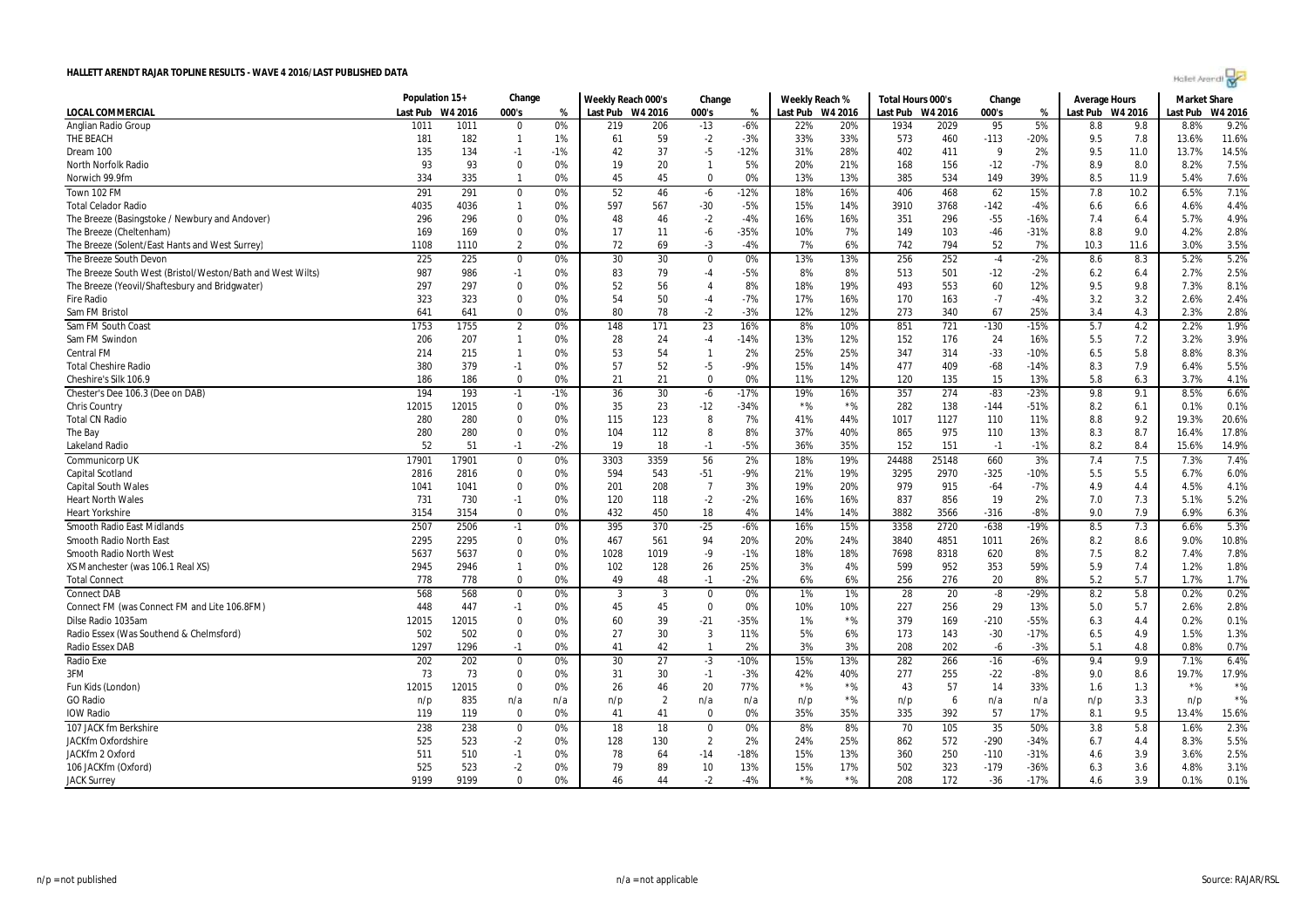| Holet Arendi |  |
|--------------|--|
|--------------|--|

| HALLETT ARENDT RAJAR TOPLINE RESULTS - WAVE 4 2016/LAST PUBLISHED DATA |                |         |                |       |                    |                 |                |        |                |         |                   |         |        |        |                      |                              | Holet Arendt        |         |  |
|------------------------------------------------------------------------|----------------|---------|----------------|-------|--------------------|-----------------|----------------|--------|----------------|---------|-------------------|---------|--------|--------|----------------------|------------------------------|---------------------|---------|--|
|                                                                        | Population 15+ |         | Change         |       | Weekly Reach 000's |                 | Change         |        | Weekly Reach % |         | Total Hours 000's |         | Change |        | <b>Average Hours</b> |                              | <b>Market Share</b> |         |  |
| <b>LOCAL COMMERCIAL</b>                                                | Last Pub       | W4 2016 | 000's          | %     | Last Pub           | W4 2016         | 000's          | %      | Last Pub       | W4 2016 | Last Pub          | W4 2016 | 000's  | %      |                      | Last Pub W4 2016<br>Last Pub |                     | W4 2016 |  |
| Jazz FM (National)                                                     | 54029          | 54029   | $\Omega$       | 0%    | 556                | 541             | $-15$          | $-3%$  | 1%             | 1%      | 2081              | 1979    | $-102$ | $-5%$  | 3.7                  | 3.7                          | 0.2%                | 0.2%    |  |
| Kingdom FM                                                             | 291            | 291     | $\Omega$       | 0%    | 50                 | 53              | 3              | 6%     | 17%            | 18%     | 397               | 481     | 84     | 21%    | 7.9                  | 9.1                          | 8.5%                | 9.5%    |  |
| kmfm Group                                                             | 1256           | 1257    | $\mathbf{1}$   | 0%    | 160                | 165             | 5              | 3%     | 13%            | 13%     | 784               | 1009    | 225    | 29%    | 4.9                  | 6.1                          | 2.8%                | 3.6%    |  |
| kmfm East                                                              | 574            | 574     | $\mathbf 0$    | 0%    | 87                 | 81              | -6             | $-7%$  | 15%            | 14%     | 459               | 468     | 9      | 2%     | 5.3                  | 5.8                          | 3.7%                | 3.7%    |  |
| kmfm West                                                              | 683            | 683     | $\Omega$       | 0%    | 73                 | 84              | 11             | 15%    | 11%            | 12%     | 326               | 541     | 215    | 66%    | 4.5                  | 6.4                          | 2.1%                | 3.5%    |  |
| <b>Lincs FM Group</b>                                                  | 2434           | 2434    | $\mathbf 0$    | 0%    | 567                | 575             | 8              | 1%     | 23%            | 24%     | 5400              | 5418    | 18     | 0%     | 9.5                  | 9.4                          | 10.8%               | 10.9%   |  |
| Dearne FM                                                              | 239            | 239     | $\Omega$       | 0%    | 49                 | 45              | $-4$           | $-8%$  | 20%            | 19%     | 389               | 338     | $-51$  | $-13%$ | 7.9                  | 7.5                          | 8.2%                | 7.1%    |  |
| KCFM                                                                   | 440            | 440     | $\mathbf 0$    | 0%    | 79                 | 73              | -6             | $-8%$  | 18%            | 17%     | 580               | 525     | $-55$  | $-9%$  | 7.4                  | 7.2                          | 6.3%                | 5.6%    |  |
| <b>Lincs FM 102.2</b>                                                  | 934            | 933     | $-1$           | 0%    | 314                | 328             | 14             | 4%     | 34%            | 35%     | 3574              | 3620    | 46     | 1%     | 11.4                 | 11.0                         | 17.2%               | 17.9%   |  |
| <b>Ridings FM</b>                                                      | 302            | 303     | $\mathbf{1}$   | 0%    | 32                 | 33              | $\mathbf{1}$   | 3%     | 11%            | 11%     | 229               | 234     | -5     | 2%     | 7.2                  | 7.2                          | 4.0%                | 4.3%    |  |
| <b>Rother FM</b>                                                       | 210            | 210     | $\mathbf 0$    | 0%    | 27                 | $\overline{27}$ | $\mathbf 0$    | 0%     | 13%            | 13%     | 111               | 127     | 16     | 14%    | 4.2                  | 4.6                          | 2.7%                | 3.3%    |  |
| <b>Trax FM</b>                                                         | 376            | 376     | $\Omega$       | 0%    | 68                 | 77              | 9              | 13%    | 18%            | 20%     | 427               | 500     | 73     | 17%    | 6.3                  | 6.5                          | 6.0%                | 6.9%    |  |
| Lyca Radio 1458am                                                      | 12015          | 12015   | $\mathbf 0$    | 0%    | 139                | 94              | $-45$          | $-32%$ | 1%             | 1%      | 920               | 637     | $-283$ | $-31%$ | 6.6                  | 6.7                          | 0.4%                | 0.3%    |  |
| Radio Mansfield 103.2                                                  | 160            | 160     | $\Omega$       | 0%    | 27                 | 31              | $\overline{4}$ | 15%    | 17%            | 19%     | 176               | 242     | 66     | 38%    | 6.5                  | 7.9                          | 5.0%                | 6.8%    |  |
| Manx Radio                                                             | 73             | 73      | $\mathbf 0$    | 0%    | 35                 | 37              | $\overline{2}$ | 6%     | 48%            | 51%     | 347               | 401     | 54     | 16%    | 9.8                  | 10.7                         | 24.6%               | 28.2%   |  |
| Mi-Soul                                                                | 12015          | 12015   | $\mathbf 0$    | 0%    | 31                 | 26              | $-5$           | $-16%$ | $*$ %          | $*$ %   | 505               | 143     | $-362$ | $-72%$ | 16.3                 | 5.5                          | 0.2%                | 0.1%    |  |
| More Radio (surveyed as Arrow FM)                                      | 121            | 121     | $\mathbf 0$    | 0%    | 12                 | 11              | $-1$           | $-8%$  | 10%            | 9%      | 74                | 63      | $-11$  | $-15%$ | 6.0                  | 5.5                          | 2.7%                | 2.3%    |  |
| More Radio (surveyed as Sovereign FM)                                  | 158            | 158     | $\mathbf 0$    | 0%    | 20                 | 19              | $-1$           | $-5%$  | 13%            | 12%     | 110               | 94      | $-16$  | $-15%$ | 5.5                  | 4.8                          | 2.9%                | 2.5%    |  |
| Nation Broadcasting (South and West Wales)                             | 1740           | 1740    | $\Omega$       | 0%    | 275                | 300             | 25             | 9%     | 16%            | 17%     | 2119              | 2292    | 173    | 8%     | 7.7                  | 7.6                          | 5.9%                | 6.1%    |  |
| 106.3 Bridge FM                                                        | 129            | 129     | $\mathbf 0$    | 0%    | 34                 | 34              | $\mathbf 0$    | 0%     | 26%            | 26%     | 274               | 318     | 44     | 16%    | 8.1                  | 9.3                          | 10.2%               | 11.5%   |  |
| Radio Carmarthenshire and Scarlet FM                                   | 132            | 132     | $\mathbf 0$    | 0%    | 28                 | 26              | $-2$           | $-7%$  | 21%            | 20%     | 269               | 244     | $-25$  | $-9%$  | 9.6                  | 9.3                          | 9.6%                | 8.8%    |  |
| Radio Ceredigion                                                       | 79             | 80      | $\mathbf{1}$   | 1%    | 17                 | 17              | $\mathbf 0$    | 0%     | 21%            | 21%     | 76                | 88      | 12     | 16%    | 4.6                  | 5.3                          | 4.2%                | 5.1%    |  |
| Dragon Radio                                                           | 1519           | 1520    | $\mathbf{1}$   | 0%    | 11                 | 15              | $\overline{4}$ | 36%    | $*$ %          | 1%      | 81                | 105     | 24     | 30%    | 7.4                  | 6.8                          | 0.3%                | 0.3%    |  |
| <b>Nation Radio</b>                                                    | 1519           | 1520    | $\overline{1}$ | 0%    | 135                | 152             | 17             | 13%    | 9%             | 10%     | 787               | 900     | 113    | 14%    | 5.8                  | 5.9                          | 2.5%                | 2.8%    |  |
| 102.5 Radio Pembrokeshire                                              | 101            | 101     | $\Omega$       | 0%    | 40                 | 39              | $-1$           | $-3%$  | 39%            | 38%     | 309               | 349     | 40     | 13%    | 7.8                  | 9.0                          | 12.3%               | 14.9%   |  |
| Swansea Bay Radio (was Nation Hits!)                                   | 474            | 474     | $\mathbf 0$    | 0%    | 21                 | 27              | 6              | 29%    | 4%             | 6%      | 105               | 110     | 5      | 5%     | 5.0                  | 4.1                          | 1.1%                | 1.1%    |  |
| Original 106 (Aberdeen)                                                | 348            | 348     | $\Omega$       | 0%    | 66                 | 75              | $\mathsf{q}$   | 14%    | 19%            | 21%     | 554               | 630     | 76     | 14%    | 8.3                  | 8.4                          | 9.3%                | 10.7%   |  |
| Panjab Radio                                                           | 12015          | 12015   | $\mathbf 0$    | 0%    | 92                 | 78              | $-14$          | $-15%$ | 1%             | 1%      | 702               | 786     | 84     | 12%    | 7.6                  | 10.1                         | 0.3%                | 0.4%    |  |
| Radio Plymouth                                                         | 260            | 261     | $\mathbf{1}$   | 0%    | 39                 | 38              | $-1$           | $-3%$  | 15%            | 15%     | 306               | 312     | 6      | 2%     | 7.9                  | 8.1                          | 5.1%                | 5.0%    |  |
| Premier Christian Radio                                                | 12015          | 12015   | $\Omega$       | 0%    | 174                | 193             | 19             | 11%    | 1%             | 2%      | 875               | 949     | 74     | 8%     | 5.0                  | 4.9                          | 0.4%                | 0.5%    |  |
| <b>Total Q Radio</b>                                                   | 1187           | 1187    | $\mathbf 0$    | 0%    | 249                | 272             | 23             | 9%     | 21%            | 23%     | 2286              | 1869    | $-417$ | $-18%$ | 9.2                  | 6.9                          | 9.7%                | 8.1%    |  |
| Q Radio                                                                | 618            | 619     | $\mathbf{1}$   | 0%    | 125                | 143             | 18             | 14%    | 20%            | 23%     | 1229              | 1020    | $-209$ | $-17%$ | 9.9                  | 7.2                          | 9.7%                | 8.5%    |  |
| Q Radio (was Citybeat)                                                 | 569            | 569     | $\mathbf 0$    | 0%    | 125                | 129             | $\overline{4}$ | 3%     | 22%            | 23%     | 1056              | 849     | $-207$ | $-20%$ | 8.5                  | 6.6                          | 9.8%                | 7.7%    |  |
| <b>Total Quidem</b>                                                    | 1030           | 1031    | $\mathbf{1}$   | 0%    | 120                | 111             | $-9$           | $-8%$  | 12%            | 11%     | 794               | 705     | $-89$  | $-11%$ | 6.6                  | 6.3                          | 4.6%                | 3.8%    |  |
| 107.6 Banbury Sound                                                    | 85             | 86      | $\mathbf{1}$   | 1%    | 14                 | 15              | $\mathbf{1}$   | 7%     | 17%            | 17%     | 88                | 91      | 3      | 3%     | 6.1                  | 6.2                          | 5.1%                | 4.9%    |  |
| Rugby FM                                                               | 80             | 79      | $-1$           | $-1%$ | 20                 | 18              | $-2$           | $-10%$ | 25%            | 23%     | 117               | 104     | $-13$  | $-11%$ | 5.9                  | 5.8                          | 7.8%                | 6.9%    |  |
| 96.2FM Touchradio - Coventry                                           | 313            | 312     | $-1$           | 0%    | 17                 | 14              | $-3$           | $-18%$ | 5%             | 4%      | 60                | 53      | $-7$   | $-12%$ | 3.6                  | 3.8                          | 1.6%                | 1.3%    |  |
| <b>Touch FM Staffs</b>                                                 | 258            | 260     | $\overline{2}$ | 1%    | 24                 | 19              | $-5$           | $-21%$ | 9%             | 7%      | 226               | 158     | $-68$  | $-30%$ | 9.3                  | 8.2                          | 4.5%                | 3.1%    |  |
| 102FM Touchradio - Warks, Worcs, Cotswolds                             | 294            | 294     | $\Omega$       | 0%    | 45                 | 46              | $\overline{1}$ | 2%     | 15%            | 15%     | 303               | 300     | $-3$   | $-1%$  | 6.7                  | 6.6                          | 5.7%                | 5.0%    |  |
| Revolution 96.2                                                        | 482            | 482     | $\Omega$       | 0%    | 22                 | 21              | $-1$           | $-5%$  | 5%             | 4%      | 202               | 172     | $-30$  | $-15%$ | 9.2                  | 8.2                          | 2.6%                | 2.3%    |  |
| <b>Thames Radio</b>                                                    | n/p            | 12015   | n/a            | n/a   | n/p                | 15              | n/a            | n/a    | n/p            | $*$ %   | n/p               | 13      | n/a    | n/a    | n/p                  | 0.8                          | n/p                 | $*$ %   |  |
| Time FM 107.5                                                          | 460            | 460     | $\mathbf 0$    | 0%    | 23                 | 25              | $\overline{2}$ | 9%     | 5%             | 5%      | 188               | 151     | $-37$  | $-20%$ | 8.3                  | 6.1                          | 2.9%                | 2.0%    |  |
| <b>Tindle Radio Group</b>                                              | 140            | 140     | $\mathbf 0$    | 0%    | 91                 | 89              | $-2$           | $-2%$  | 65%            | 64%     | 1145              | 1094    | $-51$  | $-4%$  | 12.5                 | 12.3                         | 41.9%               | 39.6%   |  |
| Channel 103 FM                                                         | 87             | 87      | $\Omega$       | 0%    | 56                 | 55              | $-1$           | $-2%$  | 65%            | 63%     | 597               | 564     | $-33$  | $-6%$  | 10.6                 | 10.2                         | 36.9%               | 34.6%   |  |
| Island FM 104.7                                                        | 53             | 53      | $\mathbf 0$    | 0%    | 35                 | 34              | $-1$           | $-3%$  | 66%            | 64%     | 547               | 530     | $-17$  | $-3%$  | 15.6                 | 15.8                         | 49.2%               | 46.7%   |  |
| UCB 1 (was UCB UK)                                                     | 54029          | 54029   | $\mathbf 0$    | 0%    | 191                | 225             | 34             | 18%    | $*$ %          | $*$ %   | 1280              | 1219    | $-61$  | $-5%$  | 6.7                  | 5.4                          | 0.1%                | 0.1%    |  |
| <b>Total UKRD</b>                                                      | 3624           | 3873    | 249            | 7%    | 923                | 892             | $-31$          | $-3%$  | 25%            | 23%     | 7067              | 7254    | 187    | 3%     | 7.7                  | 8.1                          | 9.7%                | 9.3%    |  |
| 2BR                                                                    | 451            | 582     | 131            | 29%   | 33                 | 71              | 38             | 115%   | 7%             | 12%     | 205               | 529     | 324    | 158%   | 6.3                  | 7.5                          | 2.7%                | 5.6%    |  |
| Eagle Radio                                                            | 546            | 517     | $-29$          | $-5%$ | 136                | 135             | $-1$           | $-1%$  | 25%            | 26%     | 958               | 1008    | 50     | 5%     | 7.0                  | 7.5                          | 9.3%                | 10.5%   |  |
| <b>KL.FM 96.7</b>                                                      | 186            | 186     | $\Omega$       | 0%    | 62                 | 67              | 5              | 8%     | 33%            | 36%     | 703               | 781     | 78     | 11%    | 11.3                 | 11.7                         | 15.5%               | 17.7%   |  |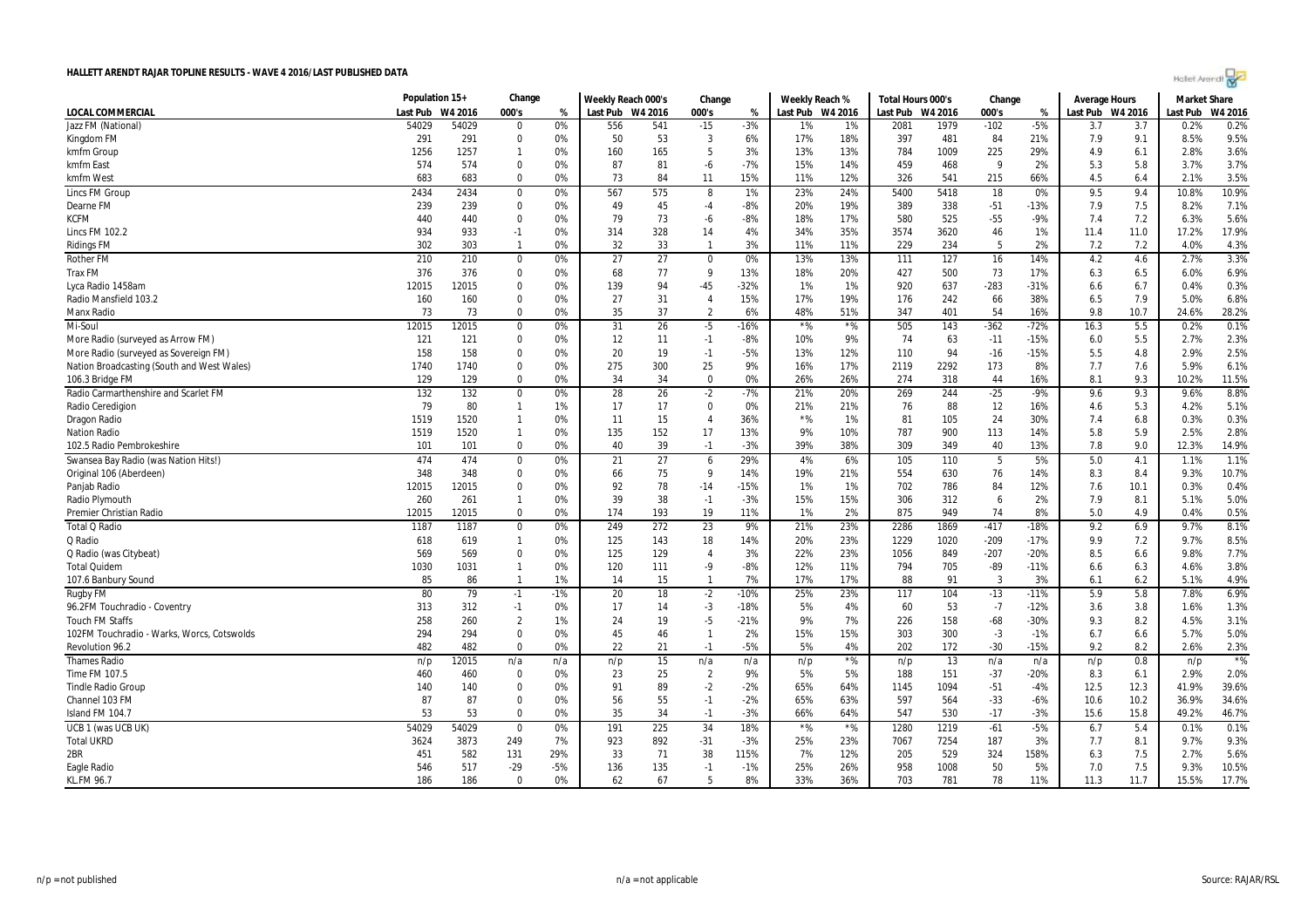|                          | Population 15+   |       | Change |        | Weekly Reach 000's |     | Change |        | Weekly Reach % |         | Total Hours 000's |      | Change |        | Average Hours    |           | <b>Market Share</b> |       |
|--------------------------|------------------|-------|--------|--------|--------------------|-----|--------|--------|----------------|---------|-------------------|------|--------|--------|------------------|-----------|---------------------|-------|
| LOCAL COMMERCIAL         | Last Pub W4 2016 |       | 000's  |        | Last Pub W4 2016   |     | 000's  |        | Last Pub       | W4 2016 | Last Pub W4 2016  |      | 000's  |        | Last Pub W4 2016 |           | Last Pub W4 2016    |       |
| Minster FM               | 311              | 312   |        | 0%     |                    | 66  | -6     | -8%    | 23%            | 21%     | 481               | 476  | -5     | $-1%$  | 6.7              | 7.2       | 8.1%                | 8.0%  |
| Mix 96                   | 130              | 130   |        | 0%     | 42                 | 38  |        | $-10%$ | 32%            | 29%     | 307               | 304  | $-3$   | $-1%$  | 7.4              | 8.1       | 12.2%               | 11.6% |
| Pirate FM                | 491              | 491   |        | 0%     | 155                | 159 |        | 3%     | 32%            | 32%     | 1196              | 1223 | 27     | 2%     | 7.7              | $\iota$ . | 10.4%               | 10.8% |
| Pirate Oldies            | n/p              | 744   | n/a    | n/a    | n/p                |     | n/a    | n/a    | n/p            | 2%      | n/p               | 138  | n/a    | n/a    | n/p              | 8.3       | n/p                 | 0.8%  |
| Spire FM                 | 121              | 120   | - 11   | -1%    | 53                 | 51  | -z     | -4%    | 44%            | 43%     | 429               | 404  | $-25$  | $-6%$  | 8.1              | 7.8       | 16.8%               | 15.9% |
| Spirit FM                | 220              | 191   | -29    | $-13%$ | 57                 | 46  | $-11$  | $-19%$ | 26%            | 24%     | 435               | 431  | -4     | $-1%$  | 7.7              | 9.4       | 9.9%                | 10.0% |
| Star North East          | 388              | 388   |        | 0%     | 47                 | 42  | -5     | $-11%$ | 12%            | 11%     | 322               | 351  | 29     | 9%     | 6.9              | 8.4       | 4.4%                | 4.8%  |
| 97.2 Stray FM            | 141              | 141   |        | 0%     | 47                 | 47  |        | 0%     | 34%            | 33%     | 260               | 297  | 37     | 14%    | 5.5              | 6.4       | 8.9%                | 9.8%  |
| Sun FM                   | 270              | 271   |        | U%     |                    | 64  |        | $-9%$  | 26%            | 24%     | 523               | 409  | $-114$ | $-22%$ | 7.5              | 6.4       | 10.0%               | 7.9%  |
| Wessex FM                | 123              | 123   |        | 0%     | 54                 | 52  |        | -4%    | 44%            | 42%     | 452               | 522  | 70     | 15%    | 8.4              | 10.1      | 14.5%               | 16.9% |
| Yorkshire Coast Radio    | 113              | 113   |        | 0%     | 50                 | 49  |        | $-2%$  | 45%            | 43%     | 516               | 430  | -86    | $-17%$ | 10.2             | 8.9       | 21.3%               | 17.8% |
| <b>Wave 102</b>          | 144              | 144   |        | U%     | 20                 | 19  | - 11   | -5%    | 14%            | 13%     | 118               | 122  |        | 3%     | 6.0              | 6.6       | 5.7%                | 5.4%  |
| The Wireless from Age UK | 12015            | 12015 |        | 0%     |                    |     |        |        | $*$ %          | $*0/$   |                   |      |        | 57%    | 1.2              | 1.8       |                     | $*$ % |
| Radio Yorkshire          | 2606             | 2607  |        |        | 42                 | 39  | - 5    | $-7%$  | 2%             | 2%      | 170               | 137  | $-33$  | $-19%$ | 4.1              | 3.5       | 0.4%                | 0.3%  |
| <b>YOUR Radio</b>        | n/p              | 210   | n/a    | n/a    | n/p                | 24  | n/a    | n/a    | n/p            | 11%     | n/p               | 128  | n/a    | n/a    | n/p              | 5.4       | n/p                 | 3.2%  |

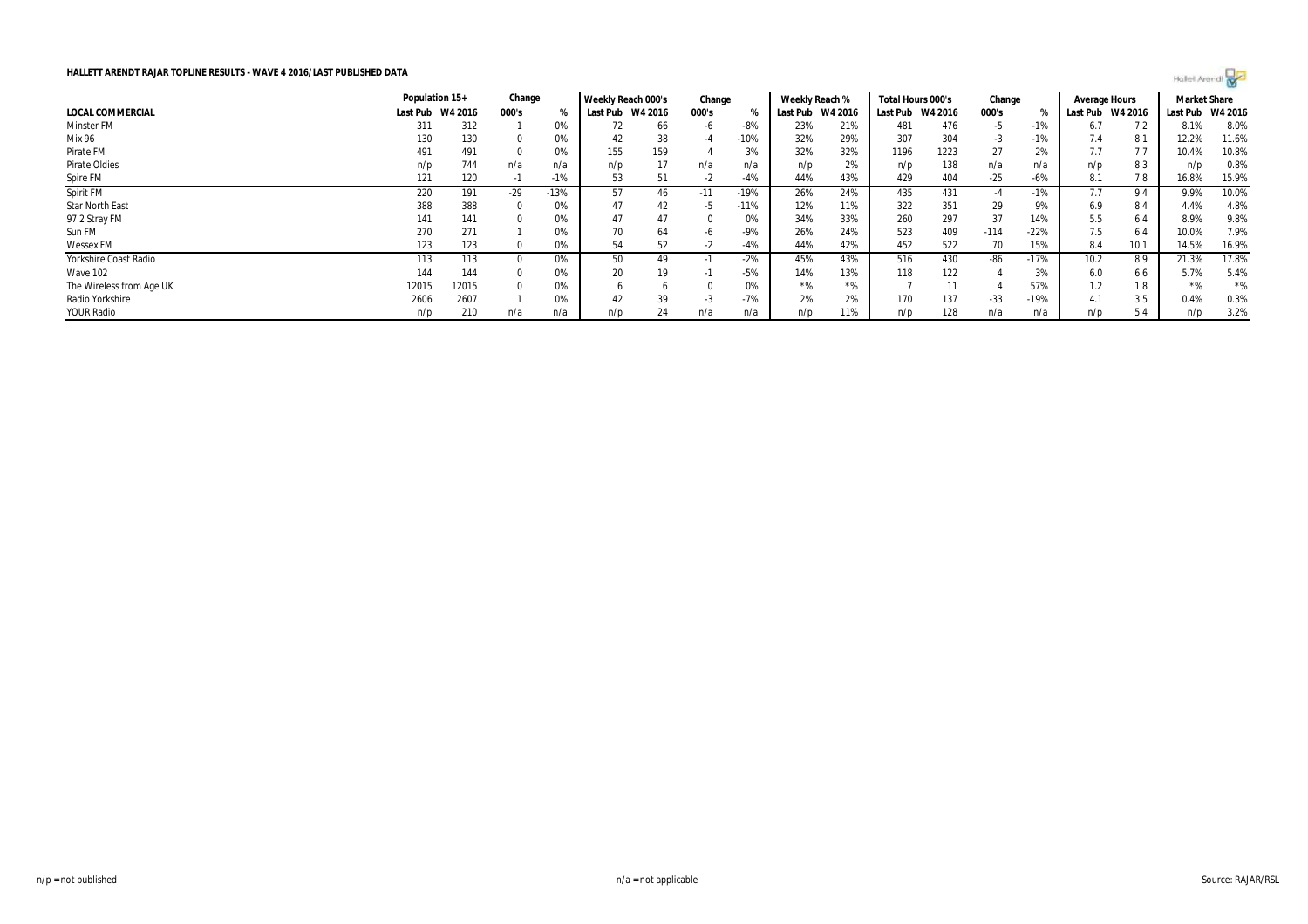| Holet Arendi |  |  |  |  |  |  |  |  |
|--------------|--|--|--|--|--|--|--|--|
|--------------|--|--|--|--|--|--|--|--|

|                                        |          | Population 15+ |                  |      | Weekly Reach 000's |      | Change         |        | Weekly Reach %   |     | Total Hours 000's |         | Change |        |                  | <b>Average Hours</b> |          | <b>Market Share</b> |
|----------------------------------------|----------|----------------|------------------|------|--------------------|------|----------------|--------|------------------|-----|-------------------|---------|--------|--------|------------------|----------------------|----------|---------------------|
| LOCAL COMMERCIAL                       | Last Pub | W4 2016        | 000's            | $\%$ | Last Pub W4 2016   |      | 000's          | %      | Last Pub W4 2016 |     | Last Pub          | W4 2016 | 000's  | %      | Last Pub W4 2016 |                      | Last Pub | W4 2016             |
| <b>BBC Local Radio in England</b>      | 43723    | 43724          | $\mathbf{1}$     | 0%   | 6345               | 6552 | 207            | 3%     | 15%              | 15% | 54327             | 57308   | 2981   | 5%     | 8.6              | 8.7                  | 6.5%     | 6.8%                |
| <b>BBC Radio Berkshire</b>             | 828      | 829            | $\mathbf{1}$     | 0%   | 113                | 112  | $-1$           | $-1%$  | 14%              | 14% | 959               | 1121    | 162    | 17%    | 8.5              | 10.0                 | 5.9%     | 7.1%                |
| <b>BBC Radio Bristol</b>               | 905      | 905            | 0                | 0%   | 125                | 122  | $-3$           | $-2%$  | 14%              | 13% | 988               | 894     | $-94$  | $-10%$ | 7.9              | 7.4                  | 5.9%     | 5.0%                |
| <b>BBC Radio Cambridgeshire</b>        | 754      | 752            | $-2$             | 0%   | 118                | 109  | -9             | $-8%$  | 16%              | 14% | 939               | 958     | 19     | 2%     | 7.9              | 8.8                  | 5.8%     | 5.6%                |
| <b>BBC Radio Cornwall</b>              | 465      | 465            | $\Omega$         | 0%   | 133                | 125  | -8             | $-6%$  | 29%              | 27% | 1604              | 1603    | $-1$   | 0%     | 12.1             | 12.8                 | 15.0%    | 14.7%               |
| <b>BBC Coventry and Warwickshire</b>   | 706      | 706            | $\boldsymbol{0}$ | 0%   | 77                 | 73   | $-4$           | $-5%$  | 11%              | 10% | 457               | 538     | 81     | 18%    | 5.9              | 7.4                  | 4.5%     | 4.9%                |
| <b>BBC Radio Cumbria</b>               | 406      | 405            | $-1$             | 0%   | 114                | 116  | $\overline{2}$ | 2%     | 28%              | 29% | 1057              | 1064    | -7     | 1%     | 9.3              | 9.2                  | 12.5%    | 13.4%               |
| <b>BBC Radio Derby</b>                 | 658      | 660            | $\overline{2}$   | 0%   | 134                | 135  |                | 1%     | 20%              | 20% | 1394              | 1393    | $-1$   | 0%     | 10.4             | 10.3                 | 10.7%    | 10.5%               |
| <b>BBC Radio Devon</b>                 | 985      | 985            | $\mathbf 0$      | 0%   | 189                | 208  | 19             | 10%    | 19%              | 21% | 2035              | 2013    | $-22$  | $-1%$  | 10.8             | 9.7                  | 9.5%     | 9.1%                |
| <b>BBC Essex</b>                       | 1314     | 1314           | $\Omega$         | 0%   | 193                | 201  | 8              | 4%     | 15%              | 15% | 2149              | 1910    | $-239$ | $-11%$ | 11.2             | 9.5                  | 7.6%     | 7.3%                |
| <b>BBC Radio Gloucestershire</b>       | 508      | 507            | $-1$             | 0%   | 86                 | 85   | $-1$           | $-1%$  | 17%              | 17% | 735               | 697     | $-38$  | $-5%$  | 8.6              | 8.2                  | 6.6%     | 6.2%                |
| <b>BBC Hereford &amp; Worcester</b>    | 509      | 509            | 0                | 0%   | 113                | 106  | $-7$           | $-6%$  | 22%              | 21% | 1124              | 961     | $-163$ | $-15%$ | 10.0             | 9.0                  | 9.8%     | 9.0%                |
| <b>BBC Radio Humberside</b>            | 765      | 766            | $\mathbf{1}$     | 0%   | 161                | 186  | 25             | 16%    | 21%              | 24% | 1668              | 2063    | 395    | 24%    | 10.4             | 11.1                 | 10.4%    | 12.8%               |
| <b>BBC Radio Kent</b>                  | 1491     | 1490           | $-1$             | 0%   | 231                | 235  | $\overline{4}$ | 2%     | 15%              | 16% | 1795              | 2163    | 368    | 21%    | 7.8              | 9.2                  | 5.4%     | 6.5%                |
| <b>BBC Radio Lancashire</b>            | 1188     | 1190           | $\overline{2}$   | 0%   | 211                | 190  | $-21$          | $-10%$ | 18%              | 16% | 1897              | 1322    | $-575$ | $-30%$ | 9.0              | 7.0                  | 9.0%     | 6.5%                |
| <b>BBC Radio Leeds</b>                 | 1645     | 1645           | $\boldsymbol{0}$ | 0%   | 194                | 176  | $-18$          | $-9%$  | 12%              | 11% | 1301              | 1122    | $-179$ | $-14%$ | 6.7              | 6.4                  | 4.4%     | 3.9%                |
| <b>BBC Radio Leicester</b>             | 849      | 850            | $\mathbf{1}$     | 0%   | 133                | 163  | 30             | 23%    | 16%              | 19% | 730               | 932     | 202    | 28%    | 5.5              | 5.7                  | 4.7%     | 5.7%                |
| <b>BBC Radio Lincolnshire</b>          | 557      | 557            | $\mathbf 0$      | 0%   | 96                 | 102  | 6              | 6%     | 17%              | 18% | 1412              | 1626    | 214    | 15%    | 14.7             | 15.9                 | 11.1%    | 12.5%               |
| BBC Radio London (was BBC London 94.9) | 12015    | 12015          | 0                | 0%   | 424                | 359  | $-65$          | $-15%$ | 4%               | 3%  | 2210              | 2113    | $-97$  | $-4%$  | 5.2              | 5.9                  | 1.1%     | 1.0%                |
| <b>BBC Radio Manchester</b>            | 2230     | 2230           | $\Omega$         | 0%   | 248                | 266  | 18             | 7%     | 11%              | 12% | 2180              | 2304    | 124    | 6%     | 8.8              | 8.7                  | 5.7%     | 6.0%                |
| <b>BBC Radio Merseyside</b>            | 1677     | 1677           | $\boldsymbol{0}$ | 0%   | 267                | 275  | 8              | 3%     | 16%              | 16% | 3250              | 3467    | 217    | 7%     | 12.2             | 12.6                 | 9.6%     | 9.9%                |
| <b>BBC Radio Newcastle</b>             | 1448     | 1448           | $\mathbf 0$      | 0%   | 276                | 286  | 10             | 4%     | 19%              | 20% | 1867              | 1696    | $-171$ | $-9%$  | 6.8              | 5.9                  | 7.0%     | 6.4%                |
| <b>BBC Radio Norfolk</b>               | 785      | 784            | $-1$             | 0%   | 158                | 176  | 18             | 11%    | 20%              | 22% | 1683              | 1713    | 30     | 2%     | 10.7             | 9.7                  | 9.5%     | 10.0%               |
| <b>BBC Radio Northampton</b>           | 496      | 496            | $\mathbf 0$      | 0%   | 78                 | 85   | $\overline{7}$ | 9%     | 16%              | 17% | 852               | 830     | $-22$  | $-3%$  | 10.9             | 9.7                  | 8.4%     | 8.7%                |
| <b>BBC Radio Nottingham</b>            | 809      | 810            | $\mathbf{1}$     | 0%   | 159                | 160  |                | 1%     | 20%              | 20% | 1797              | 1994    | 197    | 11%    | 11.3             | 12.5                 | 10.2%    | 11.9%               |
| <b>BBC Radio Oxford</b>                | 538      | 537            | $-1$             | 0%   | 75                 | 74   | $-1$           | $-1%$  | 14%              | 14% | 538               | 485     | $-53$  | $-10%$ | 7.2              | 6.5                  | 5.1%     | 4.6%                |
| <b>BBC Radio Sheffield</b>             | 1305     | 1304           | $-1$             | 0%   | 211                | 222  | 11             | 5%     | 16%              | 17% | 1202              | 1156    | $-46$  | $-4%$  | 5.7              | 5.2                  | 5.3%     | 4.8%                |
| <b>BBC Radio Shropshire</b>            | 400      | 400            | $\Omega$         | 0%   | 118                | 122  | $\overline{4}$ | 3%     | 29%              | 30% | 1133              | 1100    | $-33$  | $-3%$  | 9.6              | 9.0                  | 13.4%    | 12.7%               |
| <b>Total BBC Radio Solent</b>          | 1794     | 1793           | $-1$             | 0%   | 272                | 270  | $-2$           | $-1%$  | 15%              | 15% | 3012              | 3056    | 44     | 1%     | 11.1             | 11.3                 | 7.8%     | 7.8%                |
| <b>BBC Somerset</b>                    | 453      | 453            | $\mathbf 0$      | 0%   | 64                 | 69   | 5              | 8%     | 14%              | 15% | 650               | 743     | 93     | 14%    | 10.2             | 10.7                 | 6.3%     | 7.1%                |
| <b>BBC Radio Stoke</b>                 | 617      | 618            | $\mathbf{1}$     | 0%   | 108                | 128  | 20             | 19%    | 18%              | 21% | 874               | 1125    | 251    | 29%    | 8.1              | 8.8                  | 6.5%     | 8.2%                |
| <b>BBC Radio Suffolk</b>               | 543      | 543            | $\Omega$         | 0%   | 106                | 93   | $-13$          | $-12%$ | 19%              | 17% | 972               | 951     | $-21$  | $-2%$  | 9.2              | 10.3                 | 8.5%     | 7.9%                |
| <b>BBC Sussex and BBC Surrey</b>       | 2594     | 2595           | $\mathbf{1}$     | 0%   | 246                | 279  | 33             | 13%    | 9%               | 11% | 1623              | 2068    | 445    | 27%    | 6.6              | 7.4                  | 3.1%     | 3.9%                |
| <b>BBC Radio Tees</b>                  | 794      | 793            | $-1$             | 0%   | 147                | 117  | $-30$          | $-20%$ | 19%              | 15% | 842               | 942     | 100    | 12%    | 5.7              | 8.1                  | 5.5%     | 5.6%                |
| <b>BBC Three Counties Radio</b>        | 1372     | 1372           | 0                | 0%   | 173                | 180  | $\overline{7}$ | 4%     | 13%              | 13% | 1165              | 1283    | 118    | 10%    | 6.7              | 7.1                  | 4.4%     | 4.8%                |
| BBC WM (Birmingham & Black Country)    | 2385     | 2385           | $\boldsymbol{0}$ | 0%   | 220                | 232  | 12             | 5%     | 9%               | 10% | 1819              | 2273    | 454    | 25%    | 8.3              | 9.8                  | 4.1%     | 5.2%                |
| <b>BBC Radio Wiltshire/Swindon</b>     | 581      | 582            | $\mathbf{1}$     | 0%   | 64                 | 75   | 11             | 17%    | 11%              | 13% | 506               | 630     | 124    | 25%    | 7.9              | 8.4                  | 3.9%     | 4.9%                |
| <b>BBC Radio York</b>                  | 535      | 535            | $\Omega$         | 0%   | 75                 | 74   | $-1$           | $-1%$  | 14%              | 14% | 547               | 583     | 36     | 7%     | 7.3              | 7.9                  | 5.0%     | 5.0%                |
| <b>BBC Radio Guernsey</b>              | 53       | 53             | 0                | 0%   | 19                 | 18   | $-1$           | $-5%$  | 35%              | 33% | 198               | 194     | $-4$   | $-2%$  | 10.6             | 11.0                 | 17.8%    | 17.1%               |
| <b>BBC Radio Jersey</b>                | 87       | 87             | $\Omega$         | 0%   | 33                 | 33   | $\Omega$       | 0%     | 38%              | 38% | 288               | 285     | $-3$   | $-1%$  | 8.7              | 8.7                  | 17.8%    | 17.5%               |